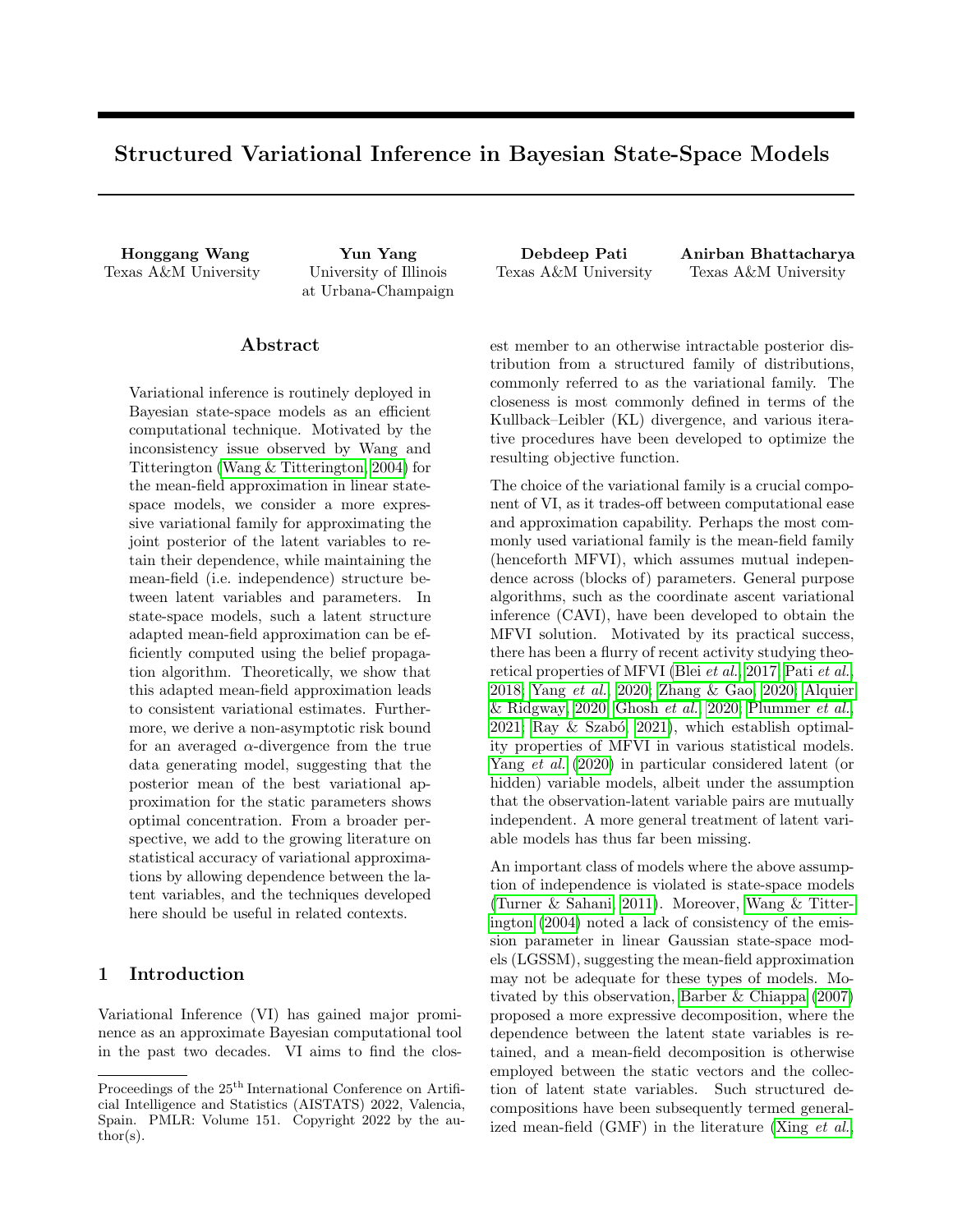[2012\)](#page-9-7). A more flexible approach is the belief propagation (BP) [\(Pearl, 2014\)](#page-9-8), which tries to find local approximations, which are exactly or approximately the marginals of the target density. This is also done in an iterative way called the message passing, where messages are passed along the edges of a factor graph. Belief propagation routinely extends beyond the factor graph as loopy belief propagation [\(Weiss, 2000\)](#page-9-9) which is known to converge to the first order stationary points of the variational objective.

In this article, we offer a systematic theoretical treatment of such structured VI in SSMs to complement the algorithmic development. We operate in the  $\alpha$ -VB framework of [Yang](#page-9-2) et al. [\(2020\)](#page-9-2), who introduce a temperature parameter  $\alpha \in (0, 1]$  and modify the usual variational objective in latent variable models to target a particular tempered posterior distribution. [Yang](#page-9-2) [et al.](#page-9-2) [\(2020\)](#page-9-2) showed that frequentist risk bounds for  $\alpha$  < 1 require fewer assumptions compared to  $\alpha = 1$ , the usual VI. We shall restrict our attention to  $\alpha < 1$ throughout this article. Operating in this framework, we first extend the inconsistency result of [Wang & Tit](#page-9-0)[terington \(2004\)](#page-9-0) to show an inconsistency result for the full mean-field approximation in scalar LGSSM for an integrated  $\alpha$ -Rényi Bayes risk. Next, we establish a general risk bound for the gMF decomposition for general state-space models. In deriving the risk bounds, while we follow the general technique of obtaining Kullback-Leibler concentration for non-i.i.d models [\(Ghosal & Van Der Vaart, 2007\)](#page-8-4), a key innovation is in the introduction of the blow-up functions  $f_{\lambda}(\cdot)$  and  $f_{\mu}(\cdot)$  which offers additional flexibility in choosing a neighborhood of the latent variables and in obtaining a theoretically optimal variational guess. Applying our general risk bound to scalar and multivariate LGSSMs, we obtain a near-optimal (up to logarithmic terms commonly appearing in related Bayesian calculations) rate of convergence for the static parameters. We also delineate sufficient conditions on the model structure for our risk bound to be applicable beyond LGSSMs.

### 1.1 Notation

Given probability measures  $p$  and  $q$  with a common dominating measure  $\mu$ , we denote the KL divergence as  $D(p||q) := \int p \log(p/q) d\mu$ . Also, define the Vas  $D(p||q) := \int p \log(p/q) d\mu$ . Also, define the V-<br>divergence  $V(p||q) = \int p \log^2(p/q) d\mu$ . For  $\alpha \in (0, 1)$ , the  $\alpha$ -Rényi divergence between p and q is given by the  $\alpha$ -Rényi divergence between p and q is given by<br>  $D_{\alpha}(p \mid q) = \frac{1}{\alpha - 1} \log \int p^{\alpha} q^{1 - \alpha} d\mu$ . Given a probability density q and a measurable function H, we use  $\langle H \rangle_q$ to denote  $\mathbb{E}_{\theta \sim q}[H(\theta)]$ . For any positive integer m,  $[m] := \{1, \ldots, m\}.$ 

### 2 Background

We begin this section with a brief introduction on general state-space models, with a special attention to the linear Gaussian state-space model as our main illustrative example. After that, we discuss the computational aspect of implementing inference for state-space models. In particular, we focus on variational inference and review some recent developments.

#### 2.1 State-Space Models

State-space models (SSM; [\(Koller & Friedman, 2009;](#page-8-5) [Zeng & Wu, 2013\)](#page-9-10)) are extremely popular in timeseries applications across diverse disciplines. Given a time-series consisting of observations  $\{Y_t\}$  in  $\mathbb{R}^{d_H}$ , the general formulation of a state-space model involves (a) specifying a model for  $Y_t | X_t$ , where  $X_t \in \mathbb{R}^{d_V}$  denotes the collection of all hidden variables at time  $t$ , and  $(b)$ specifying a Markovian evolution for the hidden variables  $\{X_t\}$  over time. Specifically, for  $t \in [n]$ , assume

<span id="page-1-0"></span>
$$
Y_t \mid X_t \stackrel{\text{ind.}}{\sim} p(\cdot \mid X_t, \mu), \quad X_t \mid X_{t-1} \stackrel{\text{ind.}}{\sim} \tilde{p}(\cdot \mid X_{t-1}, \lambda). \tag{1}
$$

Here,  $p$  and  $\tilde{p}$  respectively denote the distribution families for  $Y_t$  |  $X_t$  and  $X_t$  |  $X_{t-1}$ , and  $\mu$  and  $\lambda$  respectively denote unknown static parameters specifying these distributions. Throughout this article, we shall use  $\theta = (\mu, \lambda)$  to denote the collection of static parameters that are the primary quantities of interest.

An important sub-class of state-space models is linear Gaussian state-space models (LGSSM) where p and  $\tilde{p}$  are both multivariate Gaussian distributions whose conditional expectations  $E(Y_t | X_t)$  and  $E(X_t | X_{t-1})$ are linear in  $X_t$  and  $X_{t-1}$  respectively:

<span id="page-1-1"></span>
$$
Y_t \mid X_t \stackrel{\text{ind.}}{\sim} \mathcal{N}_d(BX_t, \Sigma_H),
$$
  

$$
X_t \mid X_{t-1} \stackrel{\text{ind.}}{\sim} \mathcal{N}_d(AX_{t-1}, \Sigma_V).
$$
 (2)

 $A \in \mathbb{R}^{d_V \times d_V}$  is called the *transmission* matrix and B is the  $d_H \times d_V$  emission matrix.  $\Sigma_H$  and  $\Sigma_V$ are separately  $d_H \times d_H$  and  $d_V \times d_V$  positive definite matrices describing innovation covariance structures, which we shall assume to be diagonal for technical ease, that is,  $\Sigma_V = \text{Diag}(\sigma_{V,1}^2, \dots, \sigma_{V,d_V}^2)$  and  $\Sigma_H = \text{Diag}(\sigma_{H,1}^2, \ldots, \sigma_{H,d_H}^2)$ , although our theory can be extended to non-diagonal covariances. In this paper, we focus on the time-homogeneous setting where the collection of parameters  $\theta = (A, B, \Sigma_H, \Sigma_V)$  does not involve over time.

A Bayesian specification of the state-space model is completed by endowing the static parameters in  $θ$  with a prior distribution  $π(·)$ , and performing inference based on the joint posterior distribution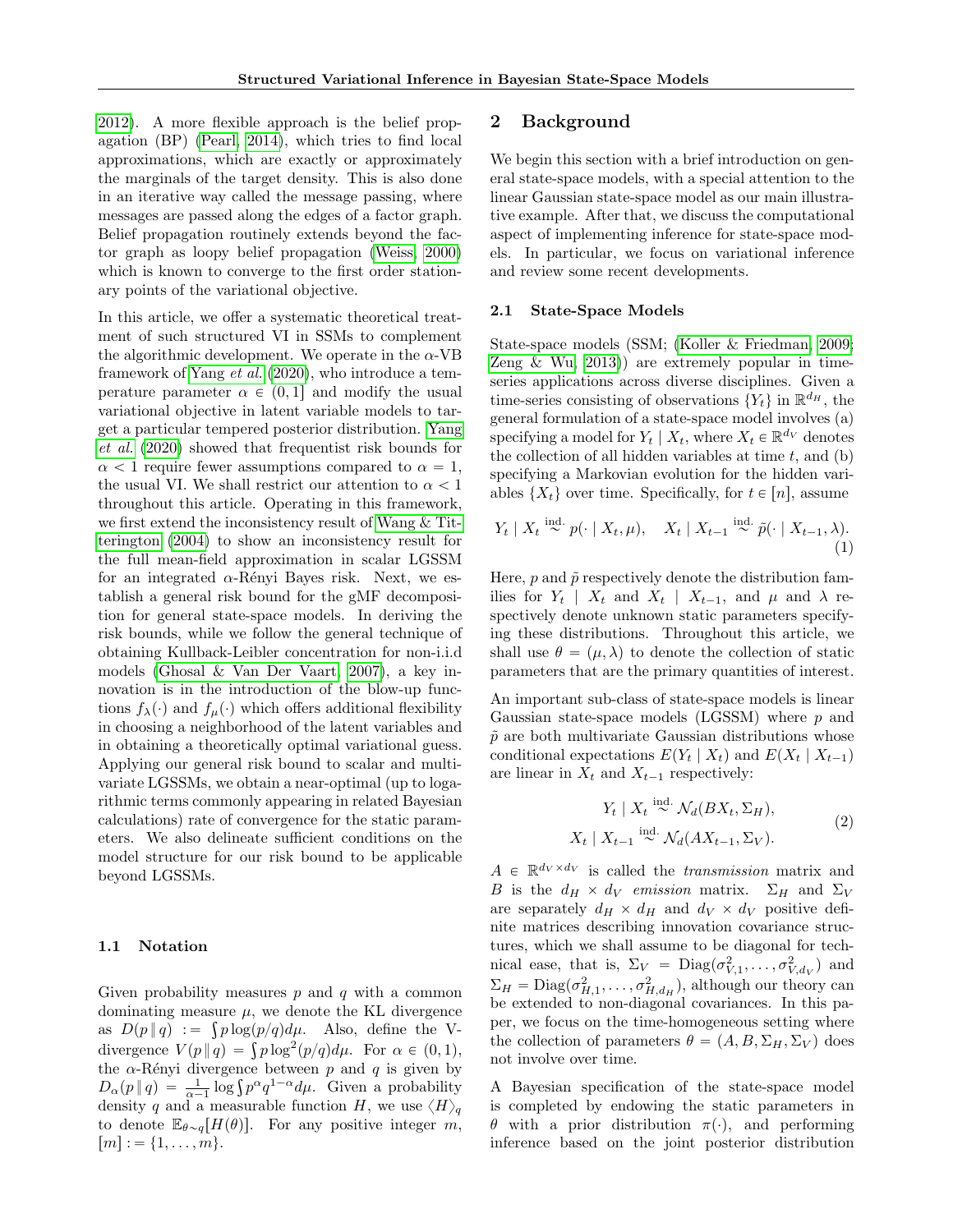$p(\theta, X^n | Y^n) \propto p(Y^n | X^n, \mu) p(X^n | \lambda) \pi(\theta)$ . In particular, parameter estimation can be carried out based on the marginal posterior distribution  $p(\theta | Y^n) =$  $p(\theta, X^n|Y^n) dX^n$ . In the LGSSM, it is common to endow the transition and emission matrices with entrywise independent Gaussian priors, and diagonal entries  $\{\sigma_{V,i}^2, \sigma_{H,j}^2 : i \in [d_V], j \in [d_H]\}\$  of the innovation covariance matrices with independent inverse-gamma priors. More generally, one may consider matrix-Gaussian priors for  $A$  and  $B$ , and inverse-Wishart priors for  $\Sigma_H$  and  $\Sigma_V$  (without imposing the diagonal structure) to deliver matrix-level prior structures. Although the latent variable distribution  $p(X^n|Y^n, \theta)$ may fall into some common distribution families in conditionally conjugate models, the joint posterior of  $(\theta, X^n)$  is generally intractable. For example, in the scalar LGSSM where  $(A, B) = (a, b)$  and  $\Sigma_H = \Sigma_V =$  $\sigma_0^2$ , the latent variable distribution of  $\left[ X^n \mid Y^n, \theta \right]$  is  $\mathcal{N}_n(\Lambda, \sigma_0^2 \Omega^{-1}),$  where

$$
\Omega = \left[ \begin{array}{ccccc} a^2 + b^2 + 1 & -a & \dots & 0 \\ -a & a^2 + b^2 + 1 & \dots & 0 \\ \vdots & \vdots & \ddots & \vdots \\ 0 & 0 & \dots & -a \\ 0 & 0 & \dots & b^2 + 1 \end{array} \right]
$$

and  $\Lambda = b \Omega^{-1} Y^n$ . Thus, the conditional posterior distribution of latent variables given static parameters lies in the multivariate Gaussian family with a tri-diagonally structured precision matrix.

The analytic intractability of the joint posterior distribution necessitates numerical techniques for approximate Bayesian computation. Sampling-based approaches such as Markov chain Monte Carlo (MCMC) and Sequential Monte Carlo (SMC) have received a lot of attention [\(Kantas](#page-8-6) et al., [2009\)](#page-8-6) in dealing with state space models. However, the relative high accuracy of these approaches comes at the price of expensive computations, making them only suitable for small to moderate data sets. More recently, variational approximations have gained popularity due to their scalability to massive data by exploiting the computational advantages of optimizations over samplings. However, unlike MCMC and SMC, which carry asymptotic guarantees of convergence to the exact marginal posterior of  $\theta$  given  $Y^n$ , variational inference approximates this marginal posterior from a restrictive class which may induce non-negligible systematic bias. Hence it is important to study the quality of estimation provided by VI, which we undertake in this article.

## <span id="page-2-1"></span>2.2 Variational Inference in State-Space Models

Variational inference aims to find the best approximation (in terms of the KL divergence) to the joint posterior of parameters and latent variables from a tractable family of probability distributions Γ, called the variational family. A common structural constraint on the variational family is the mean-field structure, which posits that all constituent variable components are mutually independent. In the context of SSMs, letting  $W^n = (\theta, X^n)$  collect latent variables and static parameters, the mean-field family consists of all distributions of the form ȷ

<span id="page-2-2"></span>
$$
q_{\boldsymbol{W}^{\boldsymbol{n}}}(W^n) = \left[\prod_{t=1}^n q_{\boldsymbol{X}_t}(X_t)\right] q_{\boldsymbol{\theta}}(\theta). \tag{3}
$$

Here and elsewhere, we use bold subscripts to distinguish the various variational densities.

For a class of latent variable models where the observation-latent variable pairs are mutually independent, Yang [et al.](#page-9-2) [\(2020\)](#page-9-2) established that the mean of the optimal mean-field variational solution  $\hat{q}_{\theta}$  attains the minimax rate of parameter estimation up to logarithmic factors. However, in SSMs, this mutually independence assumption is clearly violated due to the dependence among the  $X_t$ 's across time, and the theory of Yang [et al.](#page-9-2) [\(2020\)](#page-9-2) cannot be directly applied. In fact, [Wang & Titterington \(2004\)](#page-9-0) provided a counter-example that illustrated the lack of consistency of mean-field VI (MFVI) in the context of LGSSMs. By inspecting their derivation, it turns out that the inconsistency is due to the ignorance of the dependence structure among the latent variables  $X^n = (X_1, \ldots, X_n)$ . In light of this, a natural idea is to retain this dependence within the variational family by considering a block mean-field decomposition:

<span id="page-2-0"></span>
$$
q_{\mathbf{W}^n}(W^n) = q_{\mathbf{X}^n}(X^n) q_{\theta}(\theta). \tag{4}
$$

Such a variational family was employed in the influential article [\(Barber & Chiappa, 2007\)](#page-8-3). More generally, in situations where retaining such a partial dependence within the variational family is warranted, a decomposition as in [\(4\)](#page-2-0) is called generalized mean-field VI (GMFVI; (Xing [et al.](#page-9-7), [2012\)](#page-9-7)).

Due to a natural trade-off between the flexibility of the variational family and the complexity of numerically computing the variational solution using iterative procedures, the GMFVI solution in general is computationally more expensive than MFVI. However, in LGSSMs and other conjugate SSMs, carefully designed algorithms can mitigate this computational gap. A commonly used algorithm to compute the variational solution is the coordinate ascent VI (CAVI) algorithm, which iteratively updates each component in the mean-field factorization by minimizing the KL divergence to the target while keeping the other components fixed at their current states. In conditionally conjugate models, these updates naturally lie in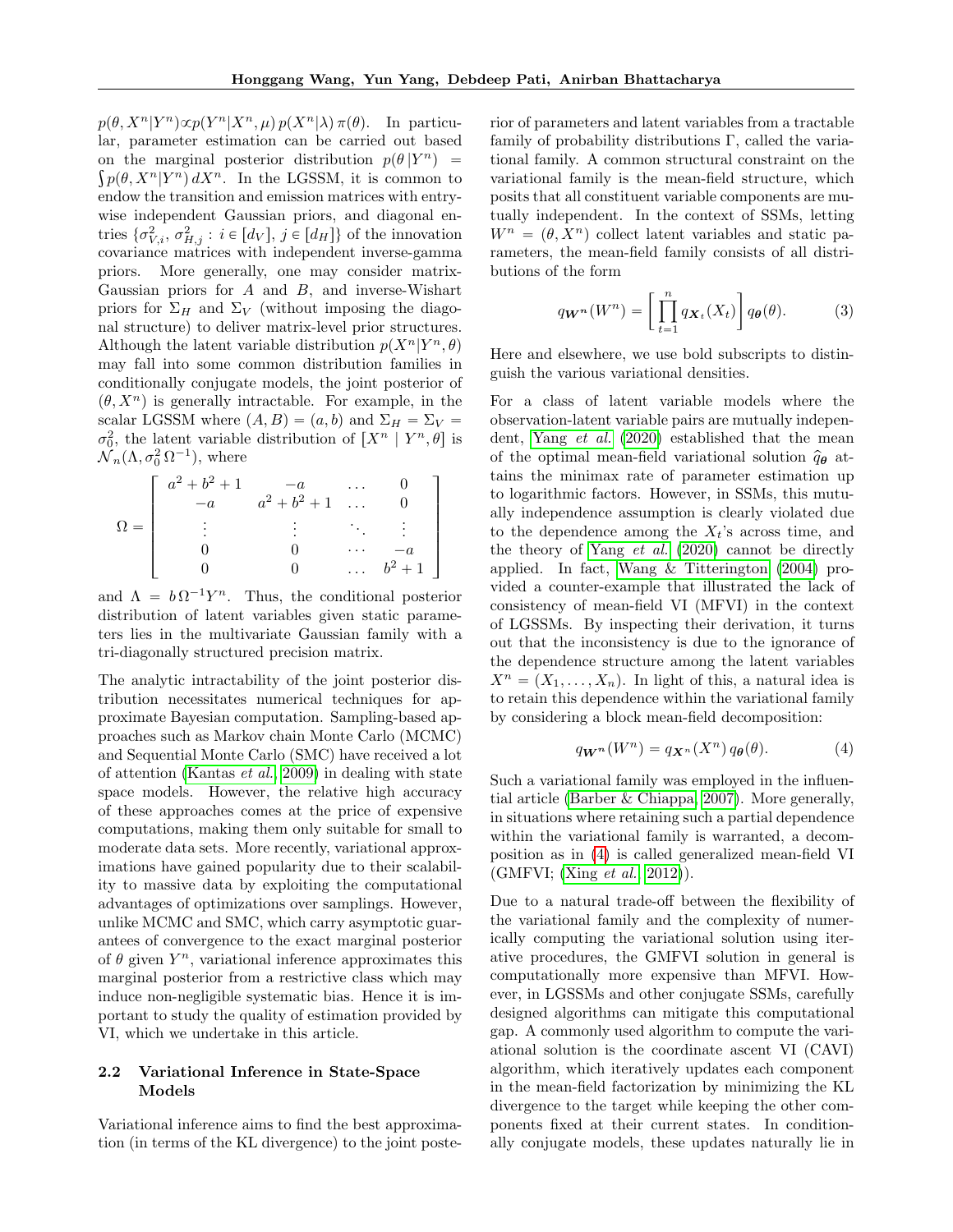an exponential family without any additional assumptions on the constituent components. Specifically, in the context of block mean-field approximation [\(4\)](#page-2-0), the CAVI alternatively updates the two blocks with formulas ‰

$$
q_{\mathbf{X}^n}(X^n) \propto \exp\left[\langle \log p(\theta, X^n \mid Y^n) \rangle_{q_{\theta}}\right],
$$
  
 
$$
q_{\theta}(\theta) \propto \exp\left[\langle \log p(\theta, X^n \mid Y^n) \rangle_{q_{\mathbf{X}^n}}\right].
$$
 (5)

The main challenge lies in computing and manipulating  $q_{\mathbf{X}^n}$ . In LGSSMs,  $q_{\mathbf{X}^n}(X^n)$  lies in the Gaussian family with a non-diagonal covariance matrix, and a naive manipulation with this multivariate Gaussian density renders an  $O(n^3)$  complexity due to matrix inversion. However, the precision matrix of this Gaussian distribution has a banded structure (e.g. the  $\Omega$  in the scalar case), which can be exploited in designing more efficient algorithms. In particular, the computation of univariate and bivariate marginals  $q_{\mathbf{X}^n}^{(s)}(X_k)$ and  $q_{\mathbf{X}^n}^{(s)}(X_k, X_{k+1})$  at any iteration s can be efficiently carried out using Belief Propagation (BP; [\(Yedidia](#page-9-11) [et al.](#page-9-11), [2000,](#page-9-11) [2003\)](#page-9-12)) and its many related variants For example, [Barber & Chiappa \(2007\)](#page-8-3) used the related Rauch–Tung–Striebe (RTS) Smoother [\(Welch](#page-9-13) et al., [1995;](#page-9-13) [Koller & Friedman, 2009\)](#page-8-5). It is worth noting here that  $q_{\mathbf{X}^n}(X^n)$  cannot be computed exactly in general when the graph structure is not a tree. In such circumstances, loopy belief propagation (LBP) is commonly employed. LBP can be recognized as a first-order stationary point of the variational objective; however, global convergence is not generally guaranteed. Further, in non-conjugate models, one may require a hybrid algorithm which combines MCMC to approximate certain analytically intractable steps in the iterative procedure.

Although the block mean-field approximation [\(4\)](#page-2-0) that preserves latent variable dependence does not impose significantly more computational burdens thanks to the aforementioned algorithmic developments using BP, the theoretical properties of GMFVI, such as consistency and the rate of convergence, remain an open question. In this article, we close this gap and offer for the first time a theoretical treatment of GMFVI in SSMs. A key upshot of our analysis is that the variational Bayes estimator  $\hat{\theta}_B$  defined as the mean of the optimal GMFVI posterior  $\hat{q}_{\theta}$  is estimation consistent and achieves a near-optimal rate of convergence. We conduct our analysis under the  $\alpha$ -VB framework of [Yang](#page-9-2) et al. [\(2020\)](#page-9-2), where the joint likelihood of the observed and hidden variables is raised to a fractional power  $\alpha \in (0, 1)$ , and the corresponding α-fractional posterior [\(Bhattacharya](#page-8-7) et al., [2019\)](#page-8-7)

$$
p_{\alpha}(\theta, X^n \mid Y^n) \propto [p(Y^n \mid X^n, \theta) p(X^n \mid \theta)]^{\alpha} p(\theta) \quad (6)
$$

replaces the usual posterior distribution as the target.

With this setup, the variational solution is defined as

<span id="page-3-1"></span>
$$
(\widehat{q}_{\boldsymbol{\theta},\alpha},\widehat{q}_{\boldsymbol{X}^n,\alpha}) = \underset{(q_{\boldsymbol{\theta}},q_{\boldsymbol{X}^n})}{\operatorname{argmin}} \Big\{ D[q_{\boldsymbol{W}^n}(\cdot) \, \| \, p_{\alpha} \, (\cdot \mid Y^n)] + (1-\alpha) \mathcal{H} \, (q_{\boldsymbol{X}^n}) \Big\},\tag{7}
$$

<span id="page-3-0"></span>where  $\mathcal{H}(q_{\mathbf{X}^n}) = -\int q_{\mathbf{X}^n} \log q_{\mathbf{X}^n} dX^n$  is the differential entropy of  $q_{\mathbf{X}^n}$ . When  $\alpha = 1$ , the above criterion reduces to the usual variational objective function. From a computational perspective, the  $\alpha$ -VB objective can be trivially incorporated into existing algorithms, while certifying theoretical optimality for  $\alpha$ -VB requires fewer assumptions than usual VB.

# 3 Variational Risk Bounds for State-Space Models

We now provide finite-sample risk bounds for GMFVI in SSMs. We operate in a frequentist framework by assuming the observations  $Y^n$  to be generated from model [\(1\)](#page-1-0) with true parameters  $\mu^*$  and  $\lambda^*$ . Define  $\theta^* = (\mu^*, \lambda^*)$  as the true static parameter. We use a sample size rescaled  $\alpha$ -Rényi divergence

$$
D_{\alpha}^{(n)}(\theta, \theta^*) = n^{-1} D_{\alpha}(p_{\theta}^{(n)} || p_{\theta^*}^{(n)})
$$

as a measure of discrepancy between  $\theta$  and  $\theta^*$ , where recall that  $D_{\alpha}$  is the  $\alpha$ -Rényi divergence and  $p_{\theta}^{(n)}$  denotes the marginal density of  $Y^n$  under parameter  $\theta$ obtained by integrating out the latent variables:

$$
p_{\theta}^{(n)}(Y^n) = \int p(Y^n | X^n, \theta) p(X^n | \theta) dX^n.
$$
 (8)

Here, we rescale the  $\alpha$ -Rényi divergence by a factor of  $n^{-1}$  since  $p_{\theta}^{(n)}$  is the joint distribution of n (dependent) observations. In the i.i.d. setting,  $D_{\alpha}^{(n)}(\theta, \theta^*)$  reduces to  $D_{\alpha}(p_{\theta}||p_{\theta^*})$  due to the additivity, or tensorization, of  $D_{\alpha}$ .

In the sequel, we aim to provide an upper bound to the In the sequel, we aim to provide an upper bound to the<br>variational risk  $\int D_{\alpha}^{(n)}(\theta, \theta^*) \hat{q}_{\theta,\alpha}(d\theta)$ , which is the expected discrepancy to the true data generating model with respect to the  $\alpha$ -variational posterior  $\hat{q}_{\theta,\alpha}$  of the static parameter. The variational risk tends to be small as  $\hat{q}_{\theta,\alpha}$  becomes concentrated around  $\theta^*$ .

Now, let us briefly discuss why the considered variational risk is meaningful. In fact, the commonly used risk criterion for characterizing distribution estimation with non i.i.d. data, the averaged square-Hellinger distance  $h^2(\theta, \theta^*) := n^{-1}h^2(p_{\theta}^{(n)}, p_{\theta^*}^{(n)})$  [\(Ghosal & Van](#page-8-4) [Der Vaart, 2007\)](#page-8-4), is bounded above by  $D_{1/2}^{(n)}$  $_{1/2}^{(n)}(\theta,\theta^*)$ . In addition, the  $D_{\alpha}$  family indexed by  $\alpha \in (0, 1)$  satisfies  $\frac{\alpha}{\beta} \frac{1-\beta}{1-\alpha} D_{\beta} \le D_{\alpha} \le D_{\beta}$  for any  $0 < \beta \le \alpha < 1$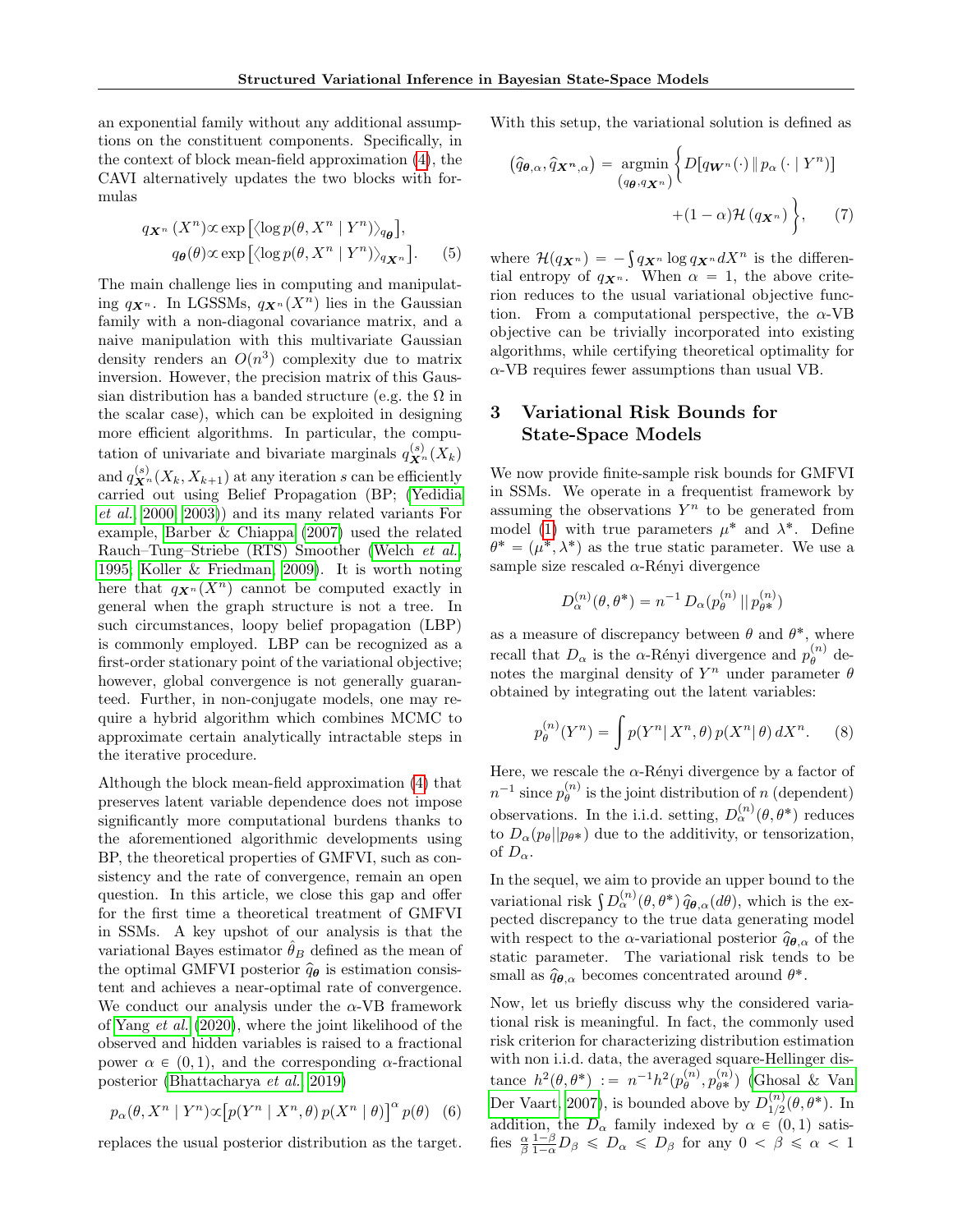[\(Van Erven & Harremos, 2014\)](#page-9-14). Consequently, a (van Erven & Harremos, 2014). Consequently, a<br>bound on  $\int D_{\alpha}^{(n)}(\theta, \theta^*) \hat{q}_{\theta,\alpha}(d\theta)$  for any fixed  $\alpha \in (0,1)$ leads to the same bound up to a constant multiple leads to the same bound up to a constant multiple<br>on  $\int h^2(\theta, \theta^*) \hat{q}_{\theta,\alpha}(d\theta)$ . In particular, a desirable variational risk bound should scale like  $n^{-1}$  in sample size *n*, since it implies the  $n^{-1/2}$  parametric convergence rate of some point estimator based on  $\hat{q}_{\theta,\alpha}$  [\(Yang](#page-9-2) et al., [2020\)](#page-9-2).

We introduce some notation next. Let

$$
\pi_{X^n} := p(X^n \mid Y^n, \theta)
$$

be a shorthand notation for the conditional posterior of the latent variables given data and static parameter  $\theta$ . We also use  $\pi_{X^n}^*$  to denote the corresponding quantity conditioned on the true parameter  $\theta^*$ . Given two non-decreasing functions  $f_{\lambda}(n)$  and  $f_{\mu}(n)$ , define the following KL neighborhoods around  $\pi_{X^n}^*$  and  $\mu^*$  with respective radius  $\varepsilon_{\lambda}$  and  $\varepsilon_{\mu}$  as

$$
\mathcal{B}_n \left( \pi_{X^n}^*, \varepsilon_\lambda \right) = \left\{ D \left( \pi_{X^n}^* \, \| \, \pi_{X^n} \right) \leq f_\lambda(n) \, \varepsilon_\lambda^2, \right\}
$$
\n
$$
V \left( \pi_{X^n}^* \, \| \, \pi_{X^n} \right) \leq f_\lambda(n) \, \varepsilon_\lambda^2 \right\}, \qquad (9)
$$

$$
\mathcal{B}_{n}(\mu^{*}, \varepsilon_{\mu}) = \left\{ \max_{1 \leq i \leq n} \mathbb{E}_{X^{n} | \theta^{*}} D_{i}(\mu^{*}, \mu) \leq f_{\mu}(n) \varepsilon_{\mu}^{2}, \right\}
$$

$$
\max_{1 \leq i \leq n} \mathbb{E}_{X^{n} | \theta^{*}} V_{i}(\mu^{*}, \mu) \leq f_{\mu}(n) \varepsilon_{\mu}^{2} \right\},
$$
(10)

where 
$$
D_i(\mu^*, \mu) := D[p(\cdot | \mu^*, X_i) || p(\cdot | \mu, X_i)],
$$
  
 $V_i(\mu^*, \mu) := V[p(\cdot | \mu^*, X_i) || p(\cdot | \mu, X_i)].$ 

Here, recall that  $V(p||q)$  denotes the V-divergence which will be useful in controlling the variance of the log-likelihood function when applying Chebyshev's inequality to derive a high probability bound. We are now prepared to state our main theoretical result; a proof sketch is provided in Section 6.

<span id="page-4-2"></span>**Theorem 1.** For any fixed  $(\varepsilon_{\lambda}, \varepsilon_{\mu}) \in (0, 1)^2$  and  $D > 1$ , with  $\mathbb{P}_{\theta^*}^{(n)}$  probability at least  $1 - 5/{(D - 1)}$  $1)^2(\epsilon_\lambda^2 f_\lambda(n) + \epsilon_\mu^2 n f_\mu(n))\},$  where the  $f_\lambda(n)$  and  $f_\mu(n)$ are defined in equation [\(9\)](#page-4-0) and [\(10\)](#page-4-1), it holds that

$$
\int D_{\alpha}^{(n)}(\theta, \theta^*) \widehat{q}_{\theta, \alpha}(d\theta) \le \frac{D\alpha}{1-\alpha} \left( \frac{f_{\lambda}(n)}{n} \varepsilon_{\lambda}^2 + f_{\mu}(n) \varepsilon_{\mu}^2 \right) + \left\{ -\frac{1}{n(1-\alpha)} \log P_{\lambda} \left[ \mathcal{B}_n \left( \pi_{X^n}^*, \varepsilon_{\lambda} \right) \right] \right\} + \left\{ -\frac{1}{n(1-\alpha)} \log P_{\mu} \left[ B_n \left( \mu^*, \varepsilon_{\mu} \right) \right] \right\}. \tag{11}
$$

In the above display,  $P_{\pi}$  and  $P_{\mu}$  respectively denote the prior probabilities defined for  $\lambda$  and  $\mu$  respectively. As in [Yang](#page-9-2) et al. [\(2020\)](#page-9-2), the variational risk bound in Theorem [1](#page-4-2) offers a trade-off between the sizes of the neighborhood and the prior probability assigned to these neighborhoods. A crucial difference from [Yang](#page-9-2) et al. [\(2020\)](#page-9-2) is the introduction of the blowup factor  $f_{\lambda}(n)$  and  $f_{\mu}(n)$  inside the neighborhoods. Since [Yang](#page-9-2) et al. [\(2020\)](#page-9-2) only considered the case where the observation-latent variable pairs are mutually independent, such a quantity did not appear in their analysis. However, in the present case, our variational family preserves the dependence among latent variables via  $q_{\mathbf{X}^n}$ . As a consequence, the tensorization property (for i.i.d. variables)  $D(\pi_{X^n}^* \parallel \pi_{X^n})$  = tion property (for i.i.d. variables)  $D(\pi_{X^n}^* \| \pi_{X^n}) = nD(\pi_{X_1}^* \| \pi_{X_1}) \approx Cn \|\lambda - \lambda^*\|^2$  is no longer true, and we need to figure out the leading factor  $f(n)$  so that  $D(\pi_{X^n}^* \|\pi_{X^n}) \leqslant f(n) \|\lambda - \lambda^*\|^2$  holds for all  $\lambda$ 's that are sufficiently close to  $\lambda^*$ , by dealing with the *n*dimensional joint distribution of  $X<sup>n</sup>$ . Introduction of  $f_{\lambda}(n)$  and  $f_{\mu}(n)$  allows added flexibility in calibrating the prior probability of the neighborhood. In particular, as we will show in Lemma [2,](#page-13-0) for weakly dependent latent variables, for example, those form an  $\alpha$ -mixing Markov chain with  $\alpha \in (0, 1)$  (see, e.g. [Bradley \(2005\)](#page-8-8) for a precise definition), we can take  $f_{\lambda}(n)$  to be a multiple of n and  $f_{\mu}(n) = O(1)$ , which corresponds to the scalar LGSSM in Section [2.2](#page-2-1) with  $a^* \in (-1, 1)$ . Therefore, the folklore in time series analysis that weakly dependent data are not too much different from independent data also applies to a carefully designed variational inference.

<span id="page-4-1"></span><span id="page-4-0"></span>The next theorem shows the necessity of preserving the latent variable dependence in  $q_{\mathbf{X}^n}$  by showing that the full mean-field approximation [\(3\)](#page-2-2) that factorizes everything will lead to estimation inconsistency.

<span id="page-4-3"></span>Theorem 2. Consider the full mean-field decomposition [\(3\)](#page-2-2) for a scalar LGSSM model [\(12\)](#page-5-0). Assume the true  $a^* \in (0,1)$ . Then we have sume the true  $a^+ \in (0,1)$ . Then we have<br> $\lim_{n\to+\infty} \int D_{\alpha}^{(n)}(\theta,\theta^*)\hat{q}_{\theta,\alpha}(d\theta) > c$  for some constant  $c > 0$ .

Theorem [2](#page-4-3) extends the point estimation inconsistency result of [Wang & Titterington \(2004\)](#page-9-0) (which is for the usual posterior, i.e.,  $\alpha$ -VB with  $\alpha = 1$ ) by first adapting their proof for the inconsistency of the variational posterior mean of  $a$  to the current  $\alpha$ -VB framework, based on which a lack of consistency for the integrated variational Bayes risk can be proved

# 4 Applications to Concrete State-Space Models

We now illustrate how to apply Theorem [1](#page-4-2) to specialized contexts. We begin with the simplest setup of a scalar LGSSM, and then extend the result to general LGSSMs. We finally consider a more general class of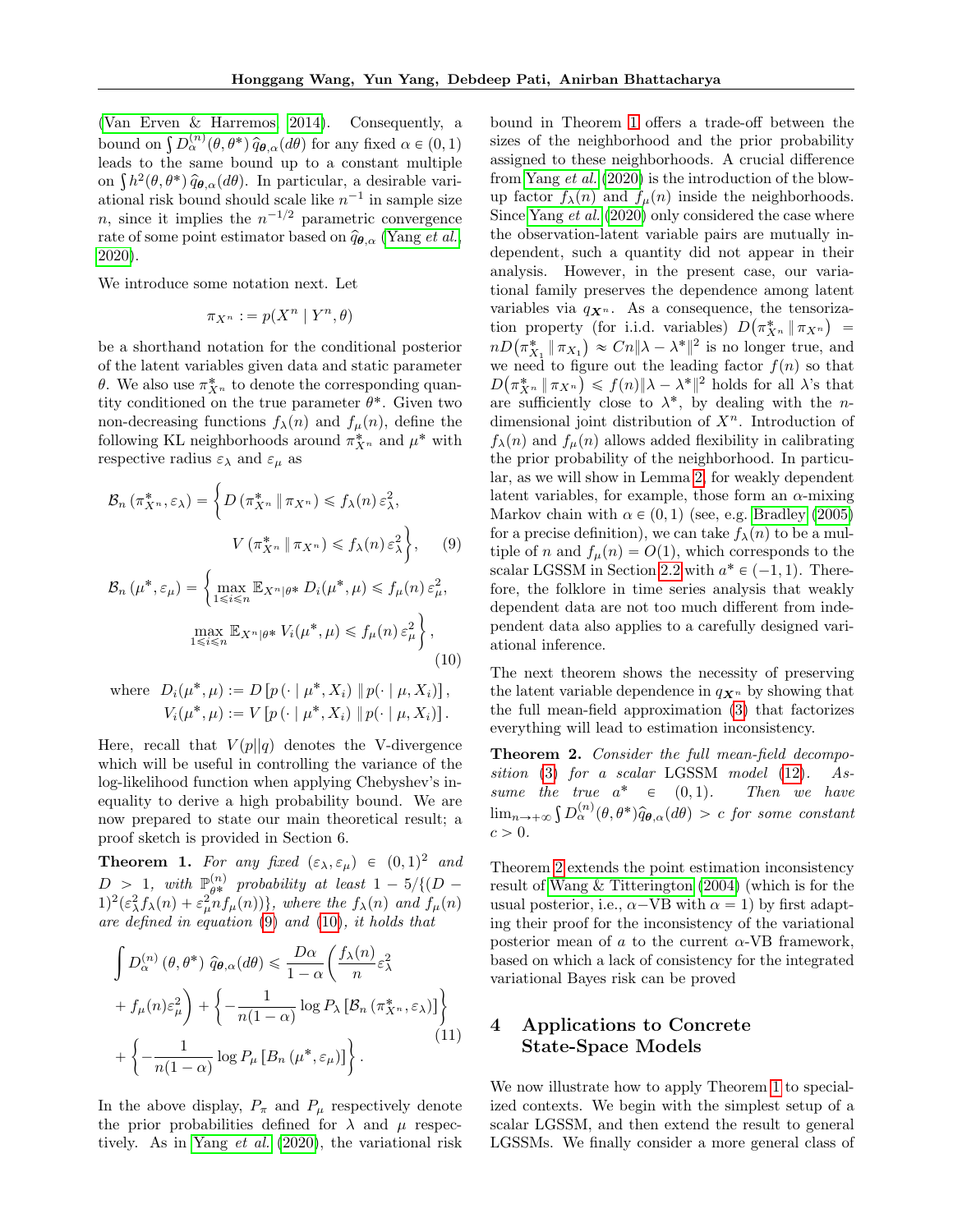SSMs under appropriate control over the KL and V divergences.

### 4.1 Risk Bound in Scalar LGSSMs

Recall the following scalar version of the LGSSM described in Section [2.2:](#page-2-1)

$$
Y_t|X_t \stackrel{\text{ind.}}{\sim} \mathcal{N}(bX_t, \sigma_H^2), \ X_t|X_{t-1} \stackrel{\text{ind.}}{\sim} \mathcal{N}(aX_{t-1}, \sigma_{V,1}^2),
$$

(12) where static parameter  $\theta = (a, b, \sigma_H^2, \sigma_V^2)$ . We assume independent priors are imposed on the components of  $\theta$  as  $a \sim \mathcal{N}(0, \sigma_A^2), b \sim \mathcal{N}(0, \sigma_B^2), \sigma_H^2 \sim \text{IG}(d_{H_1}, d_{H_2}),$  $\sigma_V^2 \sim \text{IG}(d_{V_1}, d_{V_2})$ , where  $\text{IG}(a, b)$  denotes an inverse-Gamma distribution with shape parameter a and rate parameter b.

To apply Theorem [1](#page-4-2) in this setup, let us analyze how to choose some theoretical tuning parameters  $\varepsilon_{\lambda}$  and  $\varepsilon_{\mu}$ to make the variational risk upper bound in Theorem [1](#page-4-2) small. Recall that this upper bound is the sum of two terms:

$$
\frac{D\alpha \varepsilon_{\lambda}^{2} f_{\lambda}(n)}{(1-\alpha)n} + \left\{ -\frac{1}{n(1-\alpha)} \log P_{\lambda} \left[ \mathcal{B}_{n} \left( \pi_{X^{n}}^{*}, \varepsilon_{\lambda} \right) \right] \right\}
$$
  
and 
$$
\frac{D\alpha \varepsilon_{\mu}^{2} f_{\mu}(n)}{1-\alpha} + \left\{ -\frac{1}{n(1-\alpha)} \log P_{\mu} \left[ B_{n} \left( \mu^{*}, \varepsilon_{\mu} \right) \right] \right\}.
$$

First, we need to determine the scaling of functions  $f_{\lambda}(n)$  and  $f_{\mu}(n)$  in the context of scalar LGSSM, which is summarized in the following lemma.

**Lemma 1.** For LGSSM model [\(12\)](#page-5-0), we have the following bounds on  $f_{\lambda}(n)$  and  $f_{\mu}(n)$  depending on the absoulte value of a:

1. If  $|a| < 1$ , then  $f_{\lambda}(n) \leq Cn$  and  $f_{\mu}(n) \leq C$ ; 2. If  $|a| = 1$ , then  $f_{\lambda}(n) \leq Cn^3$  and  $f_{\mu}(n) \leq Cn^2$ ; 3. If  $|a| > 1$ , then  $f_{\lambda}(n) \geq e^{cn}$  and  $f_{\mu}(n) \geq e^{cn}$ .

Here  $C, c$  are positive constants independent of n.

In this lemma, the cubic  $O(n^3)$  lower bound for  $f_\lambda(n)$ at  $|a| = 1$  is due to the growth rate of the V divergence. Note that the time series  $(X_i : i \in [n])$  forms an  $|a|$ -mixing Markov chain when  $|a| < 1$ , corresponding to the good regime where  $f_{\lambda}(n) = O(n)$  and the overall variational risk bound behaves as the  $O(n^{-1})$ parametric risk bound.

Based on the above lemma,  $(f_{\lambda}(n), f_{\mu}(n))$  can be chosen as  $(Cn, C)$  when  $|a^*| < 1$  and  $(Cn^3, Cn^2)$ when  $|a^*| = 1$  respectively. Then, we set  $\frac{\varepsilon_\lambda^2 f_\lambda(n)}{n} =$  $\varepsilon_{\mu}^2 f_{\mu}(n) = \frac{(\log n)^{\beta}}{n}$  $\int_{0}^{\frac{\pi}{2}}$  to ensure that  $(\varepsilon_{\lambda}^{2} f_{\lambda}(n))$  +  $\varepsilon_{\mu}^2 n f_{\mu}(n) \rightarrow \infty$ , and  $(\varepsilon_{\lambda}^2 f_{\lambda}(n) + \varepsilon_{\mu}^2 n f_{\mu}(n) )/n \rightarrow 0$ no slower than  $\frac{\log n}{n}$ . With these choices, by carefully estimating  $P_{\lambda} [\mathcal{B}_n (\pi_{X^n}^*, \varepsilon_{\lambda})]$  and  $P_{\mu} [B_n (\mu^*, \varepsilon_{\mu})]$  as a function of  $n$ , we obtain the following corollary.

<span id="page-5-1"></span>**Corollary 1.** Suppose the true  $|a^*| \leq 1$ . Then, there exists  $\beta > 0$ ,  $C > 0$  and  $D > 0$  s.t. with  $\mathbb{P}_{\theta^*}^{(n)}$  probability at least  $1 - D^{-2}(\log n)^{-\beta}$ , it holds that

$$
\int D_{\alpha}^{(n)}(\theta,\theta^*)\,\widehat{q}_{\theta,\alpha}(d\theta) \leqslant \frac{CD(\log n)^{\beta \vee 1}}{n}.
$$

<span id="page-5-0"></span>From this Corollary, it is evident that the GM-FVI achieves the optimal theoretical convergence rate  $\mathcal{O}(1/n)$  under the condition  $|a^*| \leq 1$ . Minimax rates for SSMs in the literatures [\(De Castro](#page-8-9) et al., [2016;](#page-8-9) Lehéricy, 2018) involve the  $\log n/n$  scaling in n, so the presence of the logarithmic factor in the rate is not entirely an artifact of our proof.

#### 4.2 Risk Bound in Multivariate LGSSMs

Next, we consider the general LGSSM defined in [\(2\)](#page-1-1). We again assume that the following independent priors are imposed on all components of static parameter  $\theta = (A, B, \Sigma_H, \Sigma_V)$  where  $\Sigma_H$  and  $\Sigma_V$  are diagonal matrices,

$$
A_{i,j} \stackrel{ind.}{\sim} \mathcal{N}(0, \sigma_A^2), B_{k,l} \stackrel{ind.}{\sim} \mathcal{N}(0, \sigma_B^2),
$$
  
\n
$$
\sigma_H_k^2 \stackrel{ind.}{\sim} \text{IG}(\tau_{H_1}, \tau_{H_2}), \sigma_V_j^2 \stackrel{ind.}{\sim} \text{IG}(\tau_{V_1}, \tau_{V_2}),
$$
  
\nwhere  $i, j, l \in [d_V], k \in [d_H].$ 

Let  $\rho_{\text{max}}(A)$  denote the spectral radius of a square matrix matrix A, i.e., its maximum absolute eigenvalue. Also, denote  $d^2 := d_V^2 \vee (d_V d_H)$  and use the same  $f_{\lambda}(n)$  and  $f_{\mu}(n)$  from Lemma 1. We then have the following result in the multivariate setup.

<span id="page-5-3"></span>Corollary 2. If  $\rho_{\text{max}}(A^*) \leq 1$ , then there exists  $\beta, C, D \geq 0$ , such that with  $\mathbb{P}_{\theta^*}^{(n)}$  probability at least  $1 - D^{-2}(\log n)^{-\beta}$ , it holds that

$$
\int D_{\alpha}^{(n)}(\theta, \theta^*) \hat{q}_{\theta, \alpha}(d\theta) \leq CD \left( \frac{(\log n)^{\beta}}{n} \vee \frac{d^2 \log n}{n} \right)
$$

The assumption  $\rho_{\text{max}}(A^*) \leq 1$  can be viewed as a generalization of the assumption  $|a^*| \leq 1$  $|a^*| \leq 1$  in Corollary 1 in the scalar case. Since the number of parameters now is of order  $d^2$ , the optimal rate is  $d^2/n$  modulo logarithmic terms.

## 4.3 Risk Bound in General State-Space Models

Finally, consider the general SSM as in [\(1\)](#page-1-0). Still writing the parameters as  $\theta = (\lambda, \mu)$ , and assuming that they have dimension  $(d_{\lambda}, d_{\mu})$ , we have the following convergence bound.

<span id="page-5-2"></span>**Corollary 3.** Assume there exists  $C, C_1, C_2, D, \beta > 0$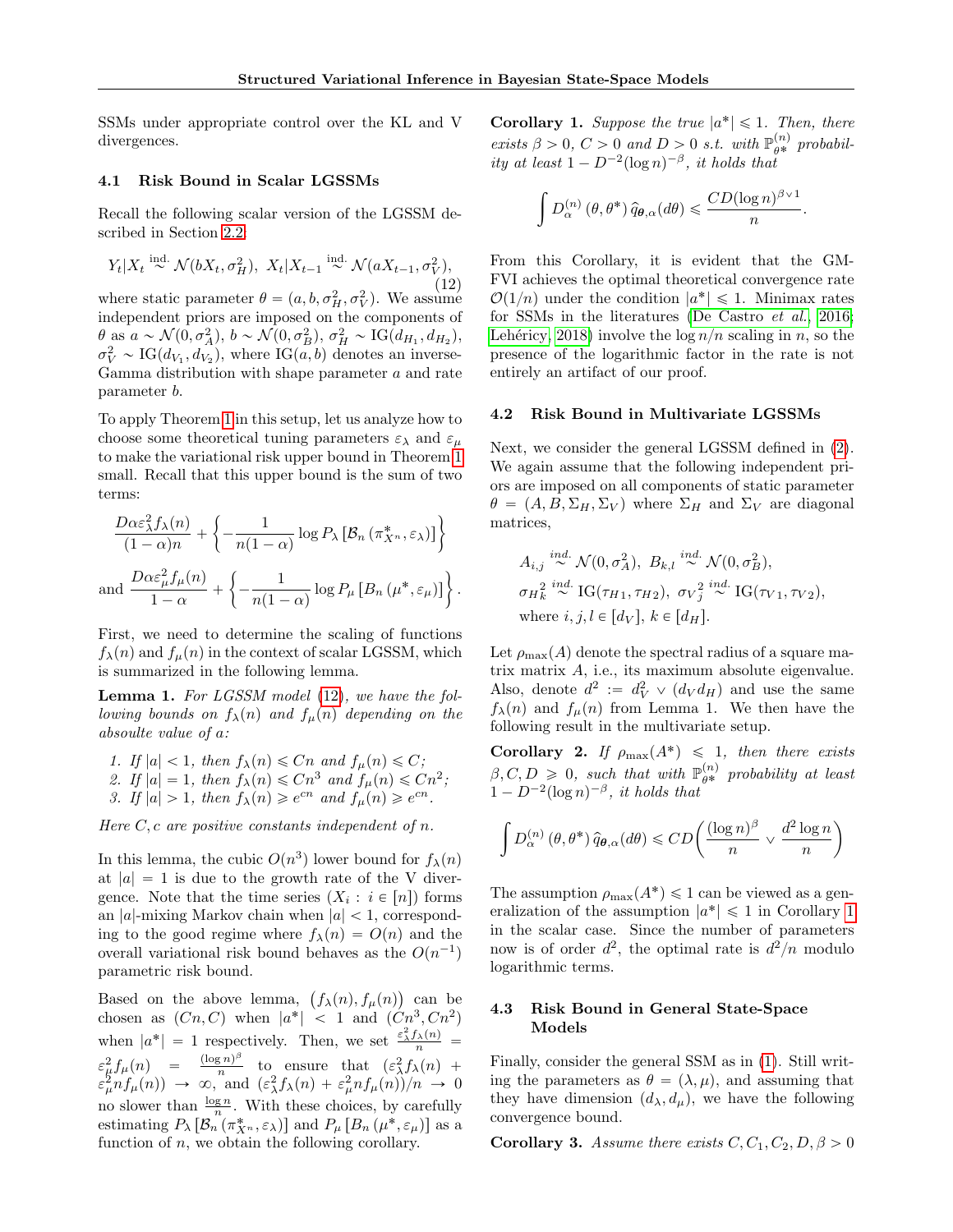such that  
\n
$$
\max \left\{ D\left(\pi_{X^n}^* \|\pi_{X^n}\right), V\left(\pi_{X^n}^* \|\pi_{X^n}\right) \right\}
$$
\n
$$
\leq C_1 f_\lambda(n) \|\lambda - \lambda^*\|^2,
$$
\n
$$
\max \max_{1 \leq k \leq n} \left\{ \mathbb{E}_{X^n | \theta^*} D_k(\mu^*, \mu), \mathbb{E}_{X^n | \theta^*} V_k(\mu^*, \mu) \right\}
$$
\n
$$
\leq C_2 f_\mu(n) \|\mu - \mu^*\|^2.
$$

\*

where  $\|\cdot\|$  is the Euclidean metric. Also assume that the multivariate prior densities  $p_{\lambda}$  and  $p_{\mu}$  are Riemann integrable over their domain. Then, we have the following bound with  $\mathbb{P}_{\theta^*}^{(n)}$  probability at least  $1 - D^{-2} (\log n)^{-\beta},$ 

$$
\int D_{\alpha}^{(n)}(\theta, \theta^*) \hat{q}_{\theta, \alpha}(d\theta) \leq
$$
\n
$$
CD\left(\frac{(\log n)^{\beta}}{n} \vee \frac{d_{\lambda} \log f_{\lambda}(n)}{n} \vee \frac{d_{\mu} \log(n f_{\mu}(n))}{n}\right).
$$
\n(13)

Corollary can be applied to general state-space models subject to the quadratic bounds above on appropriate KL and V divergences. Note that a similar Lipschitz assumption on the densities also appears in Example 7.1 of [Ghosal](#page-8-10) et al. [\(2000\)](#page-8-10) and is typically satisfied for a wide range of parametric densities. Since in our case, the assumption is directly on the joint densities as opposed to on the independent marginals as in [Ghosal](#page-8-10) [et al.](#page-8-10) [\(2000\)](#page-8-10), it is important to characterize the role of the data (in particular through the sample size) in the Lipschitz constant. From this result, one can always achieve the parametric variational risk  $O(1/n)$ (modulo poly-log n terms) as long as  $f_{\lambda}(n)$  and  $f_{\mu}(n)$ grow at most polynomially in  $n$ . This explains why Corollary [1](#page-5-1) (as a special case of Corollary [3\)](#page-5-2) requires condition  $|a^*| \leq 1$  (cf. Lemma [2\)](#page-13-0). The same comment applies to Corollary [2.](#page-5-3)

**Remark.** The choice of the Euclidean metric  $\|\cdot\|$  in Corollary [3](#page-5-2) is not a necessary assumption. To accommodate a more complex dependence structure of  $\theta$  on  $p_{\theta}$ , usage of other metrics may be considered leading to a possible alteration of the convergence rate.

### 5 Comments on Implementation

Although the primary focus of this article is theoretical, we offer some discussion about implementation in general state-space models. We also provide numerical illustration for a scalar LGSSM in the supplemental document, where we compute the Bayes risk in a small-scale simulation study. The CAVI algorithm for LGSSMs in [\(5\)](#page-3-0) can be adapted to general conditionally conjugate SSMs as long as the belief propagation can be analytically carried out, and the variational distribution for the static parameters can be updated in a conjugate fashion. The pseudo-code in Algorithm 1 offers a general template. Beyond the linear Gaussian setup, there is subclass of exponential family named exponential dispersion family (EDM) [\(Jørgensen, 1992\)](#page-8-11) whose probability density functions or probability mass functions taking the form of

$$
f(y; \theta, \phi) = a(y, \phi) \exp\left[\frac{1}{\phi} \{y\theta - \kappa(\theta)\}\right], \quad y \in \mathbb{R}
$$

for suitable known functions  $a(\cdot, \cdot)$  and  $\kappa(\cdot)$ , where  $\theta$ the canonical parameter taking values in an open interval such that the log-partition function  $\kappa(\theta) < \infty$ , and  $\phi > 0$  is the dispersion parameter. This family retains the conjugacy of  $p(X_i | Y^n, \theta)$  so that the belief propagation can be performed with analytically closed forms. This family has been used as the generative model for the latent process; see [Vidoni \(1999\)](#page-9-16) for example. In particular, further restricting to the Tweedie EDM [\(Dunn & Smyth, 2005\)](#page-8-12), whose variance function takes polynomial form, an iterative algorithm very similar to [Barber & Chiappa \(2007\)](#page-8-3) can be developed. Alternatively, a hybrid algorithm combining Monte Carlo approximation to the expectations in the updating formula [\(5\)](#page-3-0) can be employed in the absence of conjugacy.

### Algorithm 1: Pseudo Algorithm for CAVI in a General Conjugate SSM

Data:  $Y^n$ ; **Result:**  $\widetilde{q}(X^n, \theta) := q_{\mathbf{X}^n}(X^n)q_{\theta}(\theta);$ while  $q_{\mathbf{X}^n}(X^n)$  and  $q_{\boldsymbol{\theta}}(\theta)$  haven't converged do for  $i = 1$  to  $i = n$  do Calculate  $q_{\mathbf{X}^n}^{(s)}(X_i)$  using the belief propagation in the subroutine Algorithm [2](#page-7-0) ; /\* Belief Propagation \*/ end Calculate  $q_{\theta}^{(s+1)}$  using conditional conjugacy; /\* Conjugacy \*/ end

## 6 Proof Sketch of Theorem [1](#page-4-2)

Here we provide a sketch of the proof of Theorem [1.](#page-4-2) It follows from [Yang](#page-9-2) *et al.* [\(2020\)](#page-9-2) that the  $\alpha$ -VB objective function in the right hand side of [\(7\)](#page-3-1) can be equivalently expressed as

$$
\Psi_{n,\alpha}(q_{\boldsymbol{\theta}},q_{\boldsymbol{X}^n}):=\int_{\Theta}\left(\ell_n(\theta^*)-\widehat{\ell}_n(\theta)\right)q_{\boldsymbol{\theta}}(d\theta)\\+\alpha^{-1}D(q_{\boldsymbol{\theta}}\|p_{\boldsymbol{\theta}}),
$$

where  $\ell_n(\theta^*) = \log p(Y^n | \theta^*)$  is the (marginal) loglikelihood function evaluated at the true parameter  $\theta^*$ ,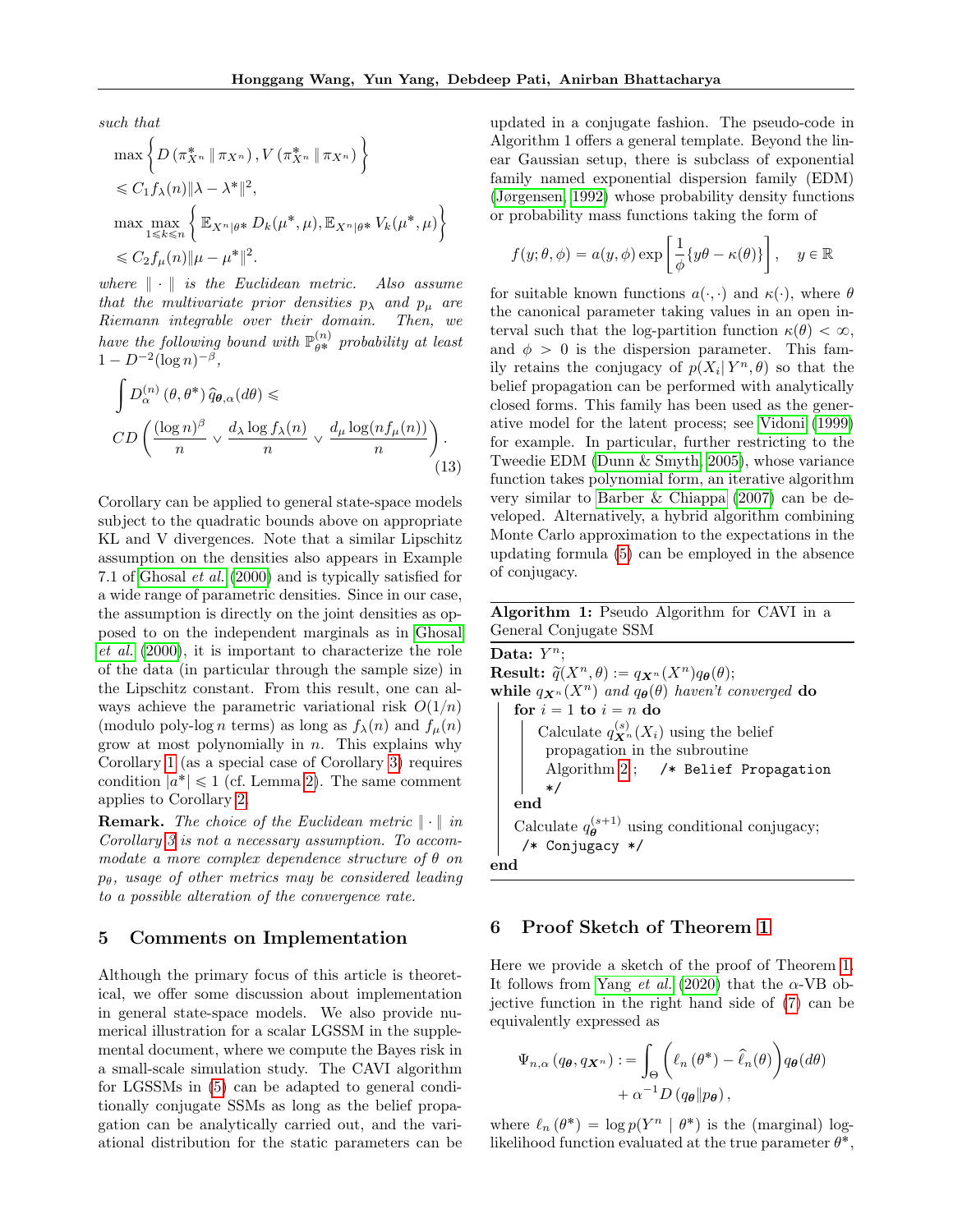.

Algorithm 2: Forward-Backward Algorithm for the Belief Propagation in Algorithm 1

<span id="page-7-0"></span>Data:  $Y^n, q_\theta(\theta);$ **Result:**  $q_{X^n}(X_i)$ ; FORWARD: for  $i = 1$  to  $i = n$  do  $i = 1$  to  $i = n$  do<br>Calculate  $q(X_i | Y_{1:i}, \theta) \propto \int q(X_{i-1} |$  $Y_{1:i-1}, \theta$ ) $q(X_{i-1} | X_i)q(Y_i | X_i)dX_{i-1} ;$ end BACKWARD: for  $j = n - 1$  to  $j = 1$  do Calculate  $q(X_j | X_{j+1}, Y^n, \theta) \propto q(X_{j+1} | \theta)$  $X_j$ ,  $\theta$ ) $q(X_j | Y_{1:j}, \theta)$ ;  $X_j$ ,  $\theta$ ) $q(X_j | Y_{1:j}, \theta)$ ;<br>Then, calculate  $q(X_j | Y^n, \theta) = \int q(X_j |$  $X_{j+1}, Y^n, \theta)q(X_{j+1} | Y^n, \theta)dX_{j+1} ;$ <br>Then,  $q_{X^n}(X_i) = \int q(X_j | Y^n, \theta)q_{\theta}(\theta)d\theta ;$ end

 $p_{\theta}$  is the prior distribution on  $\theta$ , and  $\hat{\ell}_n(\theta)$  is defined as

$$
\widehat{\ell}_n(\theta) = \int_{X^n} q_{\mathbf{X}^n} (X^n) \log \frac{p(Y^n | \mu, X^n) \pi_{X^n}}{q_{\mathbf{X}^n} (X^n)}
$$

In their Theorem 3.1, [Yang](#page-9-2) et al. [\(2020\)](#page-9-2) showed that for any  $\zeta \in (0, 1)$ , it holds with  $\mathbb{P}^n_{\theta^*}$  probability at least  $(1 - \zeta)$  that for any probability measure  $q_{\theta} \in \Gamma_{\theta}$  with  $q_{\theta} \ll p_{\theta}$  and any probability measure  $q_{\mathbf{X}^n} \in \Gamma_{\mathbf{X}^n}$  on  $X^n$ ,

$$
\int D_{\alpha}^{(n)}(\theta,\theta^*) \hat{q}_{\theta,\alpha}(\theta) d\theta \le \frac{\alpha}{n(1-\alpha)} \Psi_{n,\alpha}(q_{\theta},q_{\mathbf{X}^n}) + \frac{1}{n(1-\alpha)} \log(1/\zeta).
$$

This result relates the variational risk bound to the variational objective  $\Psi_{n,\alpha}$ . The general strategy then is to make judicious choices of  $q_{\theta}$  and  $q_{\mathbf{X}^n}$  in the right hand side of the above display to appropriately control  $\Psi_{n,\alpha}(q_{\boldsymbol{\theta}}, q_{\boldsymbol{X}^n})$ . However, in all their statistical examples,  $q_{X^n}$  had a further mean-field decomposition, and additional care needs to be exercised to make these choices in the presence of dependence as in our context.

In our context, we first set

$$
q_{\mathbf{X}^n} := \widetilde{q}_{\mathbf{X}^n}(X^n) \propto P(Y^n \mid \mu, X^n) P(X^n \mid \theta^*)
$$

to get the following bound

$$
\int D_{\alpha}^{(n)}(\theta,\theta^*) \hat{q}_{\theta,\alpha}(\theta) d\theta \le \frac{\alpha}{n(1-\alpha)} \Bigg[ - \int_{\Theta} \int_{X^n} \tilde{q}_{\mathbf{X}^n}(X^n) \log \frac{P(Y^n \mid \mu, X^n) \pi_{X^n}}{P(Y^n \mid \mu^*, X^n) \pi_{X^n}^*} q_{\theta}(d\theta) + \frac{D (q_{\theta} \| p_{\theta})}{\alpha} + \frac{\log(1/\zeta)}{\alpha} \Bigg].
$$

The above inequality is true for any  $q_{\theta} \ll p_{\theta}$ . We specifically choose  $q_{\theta} := \tilde{q}_{\theta}$  as the probability density function of the probability measure  $Q_{\theta}$  given by

$$
\widetilde{Q}_{\theta}(\cdot) = \frac{P_{\pi}\left[\cdot \cap \mathcal{B}_{n} \left(\pi_{X^{n}}^{*}, \varepsilon_{\lambda}\right)\right] \otimes P_{\mu}\left[\cdot \cap \mathcal{B}_{n} \left(\mu^{*}, \varepsilon_{\mu}\right)\right]}{P_{\pi}\left[\mathcal{B}_{n} \left(\pi_{X^{n}}^{*}, \varepsilon_{\lambda}\right)\right] \cdot P_{\mu}\left[\mathcal{B}_{n} \left(\mu^{*}, \varepsilon_{\mu}\right)\right]}.
$$

With this choice, we proceed to further bound the right hand side of the previous display. By applying Fubini's theorem, we obtain

$$
\mathbb{E}_{\theta^*} \Bigg[ \int_{\Theta} \widetilde{q}_{\theta}(\theta) \Bigg[ \int_{X^n} \widetilde{q}(X^n) \n\log \frac{p(Y^n \mid \mu, X^n) p(X^n \mid \theta)}{p(Y^n \mid \mu^*, X^n) p(X^n \mid \theta^*)} dX^n \Bigg] d\theta \Bigg] \n= \int_{\Theta} \mathbb{E}_{\theta^*} \Bigg[ \int_{X^n} \widetilde{q}(X^n) \n\log \frac{p(Y^n \mid \mu, X^n) p(X^n \mid \theta)}{p(Y^n \mid \mu^*, X^n) p(X^n \mid \theta^*)} dX^n \Bigg] \widetilde{q}_{\theta}(\theta) d\theta
$$

Simplifying the the inner integral over a number of steps, we obtain:

$$
\mathbb{E}_{\theta^*} \left[ \int_{X^n} -\widetilde{q}(X^n) \log \frac{p(Y^n \mid \mu, X^n) p(X^n \mid \theta)}{p(Y^n \mid \mu^*, X^n) p(X^n \mid \theta^*)} \right]
$$
  

$$
dX^n \right] \leq f_{\lambda}(n) \varepsilon_{\lambda}^2 + n f_{\mu}(n) \varepsilon_{\mu}^2
$$

A similar analysis leads to

$$
\operatorname{Var}_{\theta^*} \left[ \int_{\Theta} \widetilde{q}_{\theta}(\theta) \left[ \int_{X^n} \widetilde{q}(X^n) \log \frac{p(Y^n \mid \mu, X^n)}{p(Y^n \mid \mu^*, X^n)} \right] d\theta \right] \leq 2f_{\lambda}(n)\varepsilon_{\lambda}^2 + 2nf_{\mu}(n)\varepsilon_{\mu}^2
$$

Putting pieces together, we obtain by applying Chebyshev's inequality that

$$
P_{\theta*}\Biggl\{\int_{\Theta}\widetilde{q}_{\theta}(\theta)\int_{X^{n}}\widetilde{q}(X^{n})\log\frac{p(Y^{n} \mid \mu, X^{n})\pi_{X^{n}}}{p(Y^{n} \mid \mu^{*}, X^{n})\pi_{X^{n}}^{*}}
$$

$$
dX^{n}d\theta \leq -D(f_{\lambda}(n)\varepsilon_{\lambda}^{2} + nf_{\mu}(n)\varepsilon_{\mu}^{2})\Biggr\}
$$

$$
\leq P_{\theta*}\Biggl\{\int_{\Theta}\widetilde{q}_{\theta}(\theta)\int_{X^{n}}\widetilde{q}(X^{n})\log\frac{p(Y^{n} \mid \mu, X^{n})\pi_{X^{n}}}{p(Y^{n} \mid \mu^{*}, X^{n})\pi_{X^{n}}^{*}}
$$

$$
dX^{n}d\theta - \mathbb{E}_{\theta*}\Biggl[\int_{\Theta}\widetilde{q}_{\theta}(\theta)\int_{X^{n}}\widetilde{q}(X^{n})
$$

$$
\log\frac{p(Y^{n} \mid \mu, X^{n})\pi_{X^{n}}}{p(Y^{n} \mid \mu^{*}, X^{n})\pi_{X^{n}}^{*}}dX^{n}d\theta\Biggr]
$$

$$
\leq -(D-1)(f_{\lambda}(n)\varepsilon_{\lambda}^{2} + nf_{\mu}(n)\varepsilon_{\mu}^{2}2)\Biggr\}
$$

$$
\leq \frac{4}{(D-1)^{2}(\varepsilon_{\lambda}^{2}f_{\lambda}(n) + \varepsilon_{\mu}^{2}nf_{\mu}(n))}
$$

Finally, we have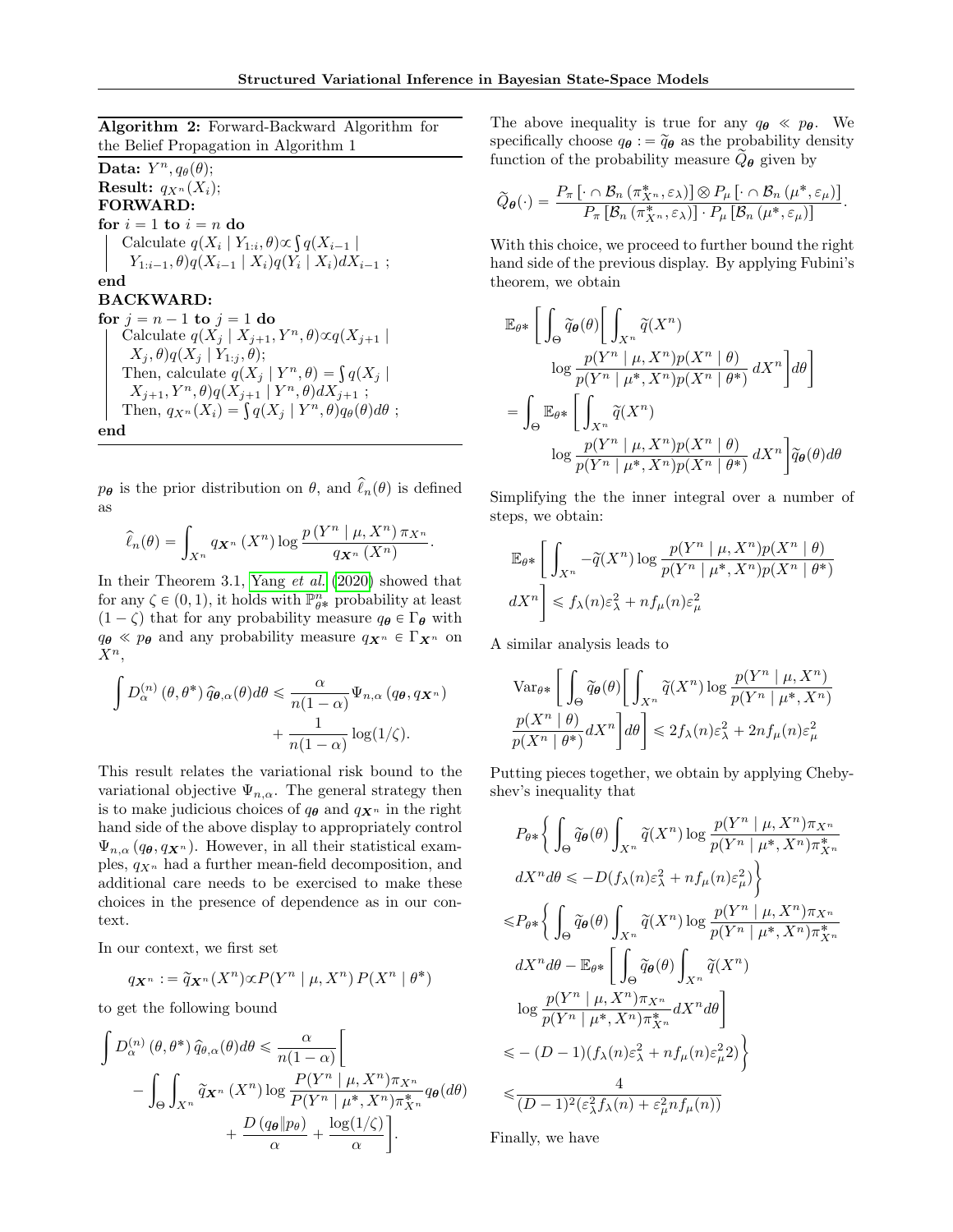$$
D(\widetilde{q}_{\boldsymbol{\theta}} \| p_{\boldsymbol{\theta}}) = -[\log P_{\pi} [\mathcal{B}_n (\lambda^*, \varepsilon_{\lambda})] + \log P_{\mu} [B_n (\mu^*, \varepsilon_{\mu})]],
$$

since for any probability measure  $\phi$ , a measurable set A with  $\phi(A) > 0$ , and  $\phi(\cdot) = \phi(\cdot \cap A)/\phi(A)$  the restriction of  $\phi$  to A,  $D(\tilde{\phi}|\phi) = -\log \phi(A)$ . This completes the proof sketch. A complete proof and all remaining proofs can be found in the supplemental document.

## 7 Discussions

In this paper, we illustrate that mean-field variational inference may lead to inconsistent parameter estimates. In particular, in the context of Bayesian state-space models, carefully designed variational families that preserve dependence among latent variables dependence are necessary to achieve parameter estimation consistency. One immediate future direction is to extend the current method and theory to timeinhomogeneous state-space models where the transition and emission matrices may evolve over time. Another interesting direction is to extend the current variational framework to other latent variable models beyond the state-space models where the underlying graphical structure of the latent variables is more complicated than a chain, for example, can be a tree or even contain loops. Last, it is also of practical importance to analyze the algorithmic properties of the aforementioned CAVI algorithms, or more generally belief propagation algorithms, by identifying a minimal set of conditions under which the algorithm converges polynomially or exponentially to the variational solution  $(\widetilde{q}_{\boldsymbol{\theta},\alpha}, \widetilde{q}_{\boldsymbol{X}^n,\alpha}).$ 

### References

- <span id="page-8-1"></span>Alquier, Pierre, & Ridgway, James. 2020. Concentration of tempered posteriors and of their variational approximations. The Annals of Statistics, 48(3), 1475–1497.
- <span id="page-8-3"></span>Barber, David, & Chiappa, Silvia. 2007. Unified Inference for Variational Bayesian Linear Gaussian State-Space Models. *Pages 81–88 of:* Schölkopf, B., Platt, J. C., & Hoffman, T. (eds), Advances in Neural Information Processing Systems 19. MIT Press.
- <span id="page-8-7"></span>Bhattacharya, Anirban, Pati, Debdeep, & Yang, Yun. 2019. Bayesian fractional posteriors. The Annals of Statistics, 47(1), 39–66.
- <span id="page-8-0"></span>Blei, David M, Kucukelbir, Alp, & McAuliffe, Jon D. 2017. Variational inference: A review for statisticians. Journal of the American statistical Association,  $112(518)$ , 859–877.
- <span id="page-8-8"></span>Bradley, Richard C. 2005. Basic properties of strong mixing conditions. A survey and some open questions. Probability surveys, 2, 107–144.
- <span id="page-8-9"></span>De Castro, Yohann, Gassiat, Elisabeth, & Lacour, ´ Claire. 2016. Minimax adaptive estimation of nonparametric hidden Markov models. The Journal of Machine Learning Research, 17(1), 3842–3884.
- <span id="page-8-12"></span>Dunn, Peter K, & Smyth, Gordon K. 2005. Series evaluation of Tweedie exponential dispersion model densities. Statistics and Computing, 15(4), 267–280.
- <span id="page-8-4"></span>Ghosal, Subhashis, & Van Der Vaart, Aad. 2007. Convergence rates of posterior distributions for noniid observations. The Annals of Statistics, 35(1), 192– 223.
- <span id="page-8-10"></span>Ghosal, Subhashis, Ghosh, Jayanta K, & Van Der Vaart, Aad W. 2000. Convergence rates of posterior distributions. Annals of Statistics, 500–531.
- <span id="page-8-2"></span>Ghosh, Indrajit, Bhattacharya, Anirban, & Pati, Debdeep. 2020. Statistical optimality and stability of tangent transform algorithms in logit models. arXiv preprint arXiv:2010.13039.
- <span id="page-8-11"></span>Jørgensen, Bent. 1992. Exponential dispersion models and extensions: A review. International Statistical Review/Revue Internationale de Statistique, 5–20.
- <span id="page-8-6"></span>Kantas, Nicholas, Doucet, Arnaud, Singh, Sumeetpal Sindhu, & Maciejowski, Jan Marian. 2009. An overview of sequential Monte Carlo methods for parameter estimation in general state-space models. IFAC Proceedings Volumes, 42(10), 774–785.
- <span id="page-8-5"></span>Koller, Daphne, & Friedman, Nir. 2009. Probabilistic graphical models: principles and techniques. MIT press.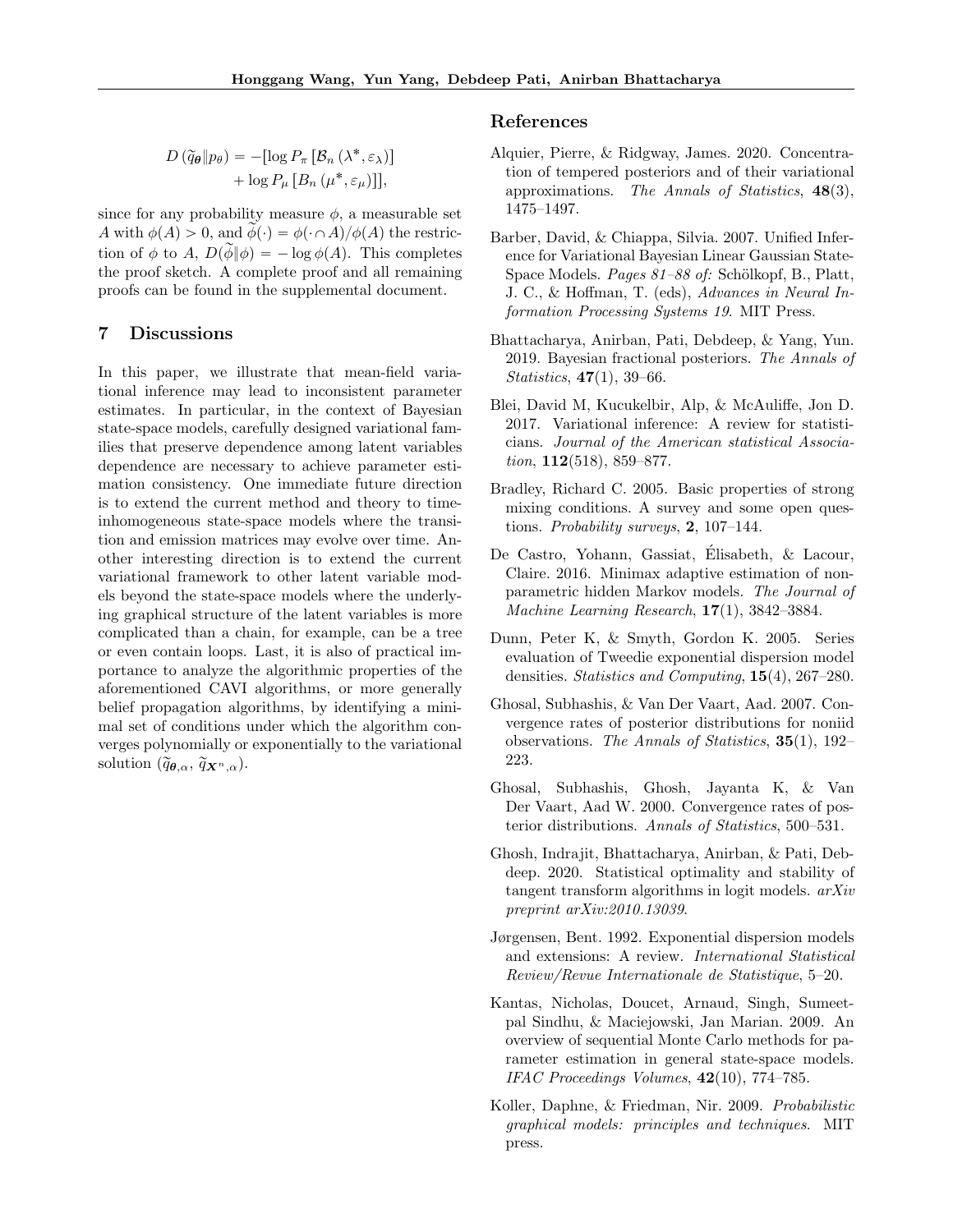- <span id="page-9-15"></span>Lehéricy, Luc. 2018. State-by-state minimax adaptive estimation for nonparametric hidden Markov models. The Journal of Machine Learning Research, 19(1), 1432–1477.
- <span id="page-9-1"></span>Pati, Debdeep, Bhattacharya, Anirban, & Yang, Yun. 2018. On statistical optimality of variational Bayes. Pages 1579–1588 of: International Conference on Artificial Intelligence and Statistics. PMLR.
- <span id="page-9-8"></span>Pearl, Judea. 2014. Probabilistic reasoning in intelligent systems: networks of plausible inference. Elsevier.
- <span id="page-9-4"></span>Plummer, Sean, Zhou, Shuang, Bhattacharya, Anirban, Dunson, David, & Pati, Debdeep. 2021. Statistical Guarantees for Transformation Based Models with Applications to Implicit Variational Inference. Pages 2449–2457 of: International Conference on Artificial Intelligence and Statistics. PMLR.
- <span id="page-9-5"></span>Ray, Kolyan, & Szabó, Botond. 2021. Variational Bayes for high-dimensional linear regression with sparse priors. Journal of the American Statistical Association, 1–12.
- <span id="page-9-6"></span>Turner, R. E., & Sahani, M. 2011. Two problems with variational expectation maximisation for time-series models. Chap. 5, pages 109–130 of: Barber, D., Cemgil, T., & Chiappa, S. (eds), Bayesian Time series models. Cambridge University Press.
- <span id="page-9-14"></span>Van Erven, Tim, & Harremos, Peter. 2014. Rényi divergence and Kullback-Leibler divergence. IEEE Transactions on Information Theory, 60(7), 3797– 3820.
- <span id="page-9-16"></span>Vidoni, Paolo. 1999. Exponential family state space models based on a conjugate latent process. Journal of the Royal Statistical Society: Series B (Statistical *Methodology*),  $61(1)$ ,  $213-221$ .
- <span id="page-9-0"></span>Wang, Bo, & Titterington, DM. 2004. Lack of consistency of mean field and variational Bayes approximations for state space models. Neural Processing Letters,  $20(3)$ , 151-170.
- <span id="page-9-9"></span>Weiss, Yair. 2000. Correctness of local probability propagation in graphical models with loops. Neural computation,  $12(1)$ , 1–41.
- <span id="page-9-13"></span>Welch, Greg, Bishop, Gary, et al. 1995. An introduction to the Kalman filter.
- <span id="page-9-7"></span>Xing, Eric P, Jordan, Michael I, & Russell, Stuart. 2012. A generalized mean field algorithm for variational inference in exponential families. arXiv preprint arXiv:1212.2512.
- <span id="page-9-2"></span>Yang, Yun, Pati, Debdeep, & Bhattacharya, Anirban. 2020.  $\alpha$ -variational inference with statistical guarantees. Annals of Statistics, 48(2), 886–905.
- <span id="page-9-11"></span>Yedidia, Jonathan S, Freeman, William T, Weiss, Yair, et al. 2000. Generalized belief propagation. Pages 689–695 of: NIPS, vol. 13.
- <span id="page-9-12"></span>Yedidia, Jonathan S, Freeman, William T, & Weiss, Yair. 2003. Understanding belief propagation and its generalizations. Exploring artificial intelligence in the new millennium, 8, 236–239.
- <span id="page-9-10"></span>Zeng, Yong, & Wu, Shu. 2013. State-space models: Applications in economics and finance. Vol. 1. Springer.
- <span id="page-9-3"></span>Zhang, Fengshuo, & Gao, Chao. 2020. Convergence rates of variational posterior distributions. The Annals of Statistics, 48(4), 2180–2207.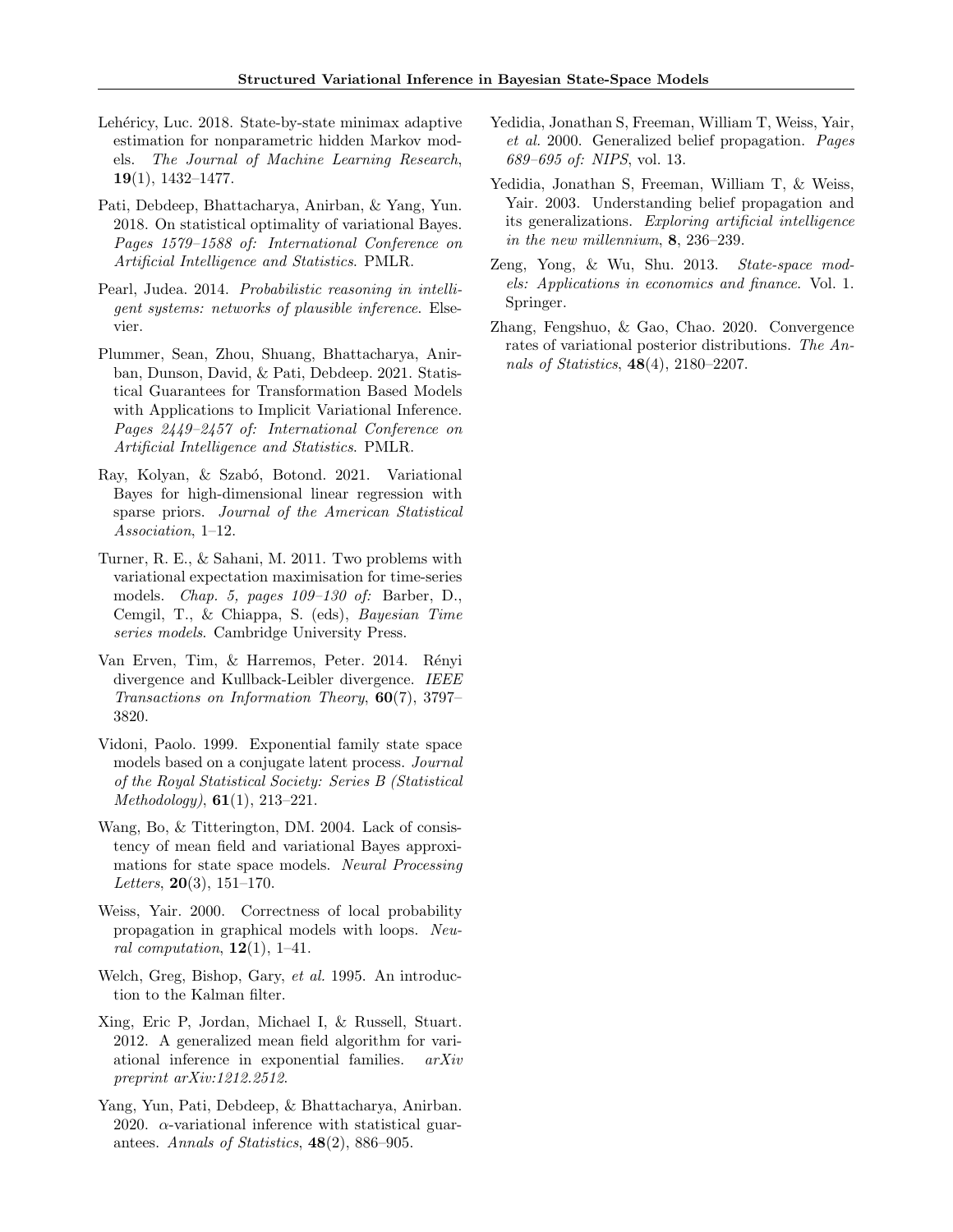# Supplementary Material: Structured Variational Inference in Bayesian State-Space Models

# A Proof of Theorem 1:

**Proof:** Theorem 3.1 from [Yang](#page-9-2) *et al.* [\(2020\)](#page-9-2) showed that for any  $\zeta \in (0,1)$ , it holds with  $\mathbb{P}_{\theta^*}^n$  probability at least  $(1 - \zeta)$  that for any probability measure  $q_{\theta} \in \Gamma_{\theta}$  with  $q_{\theta} \ll p_{\theta}$  and any probability measure  $q_{\mathbf{X}^n} \in \Gamma_{\mathbf{X}^n}$  on  $X^n$ ,

$$
\int D_{\alpha}^{(n)}(\theta,\theta^*)\,\widehat{q}_{\theta,\alpha}(\theta)d\theta \leq \frac{\alpha}{n(1-\alpha)}\Psi_{n,\alpha}(q_{\theta},q_{\boldsymbol{X}^n}) + \frac{1}{n(1-\alpha)}\log(1/\zeta),
$$

where

$$
\Psi_{n,\alpha}(q_{\boldsymbol{\theta}},q_{\boldsymbol{X}^n}):=\int_{\Theta}\bigg(\ell_n(\theta^*)-\widehat{\ell}_n(\theta)\bigg)q_{\boldsymbol{\theta}}(d\theta)+\alpha^{-1}D\left(q_{\boldsymbol{\theta}}\|p_{\boldsymbol{\theta}}\right),
$$

and

$$
\widehat{\ell}_n(\theta) := \int_{X^n} q_{\mathbf{X}^n} (X^n) \log \frac{p(Y^n \mid \mu, X^n) \pi_{X^n}}{q_{\mathbf{X}^n} (X^n)}
$$

.

In our context, we first set

$$
q_{\mathbf{X}^n} := \widetilde{q}_{\mathbf{X}^n}(X^n) \propto P(Y^n \mid \mu, X^n) P(X^n \mid \theta^*)
$$

to get the following bound

$$
\int D_{\alpha}^{(n)}(\theta,\theta^*) \hat{q}_{\theta,\alpha}(\theta) d\theta \le \frac{\alpha}{n(1-\alpha)} \bigg[ - \int_{\Theta} \int_{X^n} \tilde{q}_{X^n}(X^n) \log \frac{P(Y^n \mid \mu, X^n) \pi_{X^n}}{P(Y^n \mid \mu^*, X^n) \pi_{X^n}^*} q_{\theta}(d\theta) + \frac{D(q_{\theta} \mid p_{\theta})}{\alpha} + \frac{\log(1/\zeta)}{\alpha} \bigg].
$$

The above inequality is true for any  $q_{\theta} \ll p_{\theta}$ . We specifically choose  $q_{\theta} := \tilde{q}_{\theta}$  as the probability density function of the probability measure  $\widetilde{Q}_{\theta}$  given by

$$
\widetilde{Q}_{\theta}(\cdot) = \frac{P_{\pi}\left[\cdot \cap \mathcal{B}_{n} \left(\pi_{X^{n}}^{*}, \varepsilon_{\lambda}\right)\right] \otimes P_{\mu}\left[\cdot \cap \mathcal{B}_{n} \left(\mu^{*}, \varepsilon_{\mu}\right)\right]}{P_{\pi}\left[\mathcal{B}_{n} \left(\pi_{X^{n}}^{*}, \varepsilon_{\lambda}\right)\right] \cdot P_{\mu}\left[\mathcal{B}_{n} \left(\mu^{*}, \varepsilon_{\mu}\right)\right]}.
$$

With this choice, we proceed to further bound the right hand side of the previous display. By applying Fubini's theorem, we obtain

$$
\mathbb{E}_{\theta^*} \Bigg[ \int_{\Theta} \widetilde{q}_{\theta}(\theta) \Bigg[ \int_{X^n} \widetilde{q}(X^n) \log \frac{p(Y^n \mid \mu, X^n) p(X^n \mid \theta)}{p(Y^n \mid \mu^*, X^n) p(X^n \mid \theta^*)} dX^n \Bigg] d\theta \Bigg]
$$
  
= 
$$
\int_{\Theta} \mathbb{E}_{\theta^*} \Bigg[ \int_{X^n} \widetilde{q}(X^n) \log \frac{p(Y^n \mid \mu, X^n) p(X^n \mid \theta)}{p(Y^n \mid \mu^*, X^n) p(X^n \mid \theta^*)} dX^n \Bigg] \widetilde{q}_{\theta}(\theta) d\theta
$$

Simplifying the the inner integral over a number of steps, we obtain:

$$
\mathbb{E}_{\theta^*} \left[ \int_{X^n} -\widetilde{q}(X^n) \log \frac{p(Y^n \mid \mu, X^n) p(X^n \mid \theta)}{p(Y^n \mid \mu^*, X^n) p(X^n \mid \theta^*)} dX^n \right] \leq f_\lambda(n) \varepsilon_\lambda^2 + n f_\mu(n) \varepsilon_\mu^2
$$

A similar analysis leads to

$$
\operatorname{Var}_{\theta^*} \bigg[ \int_{\Theta} \widetilde{q}_{\theta}(\theta) \bigg[ \int_{X^n} \widetilde{q}(X^n) \log \frac{p(Y^n \mid \mu, X^n) p(X^n \mid \theta)}{p(Y^n \mid \mu^*, X^n) p(X^n \mid \theta^*)} dX^n \bigg] d\theta \bigg] \leq 2 f_{\lambda}(n) \varepsilon_{\lambda}^2 + 2n f_{\mu}(n) \varepsilon_{\mu}^2
$$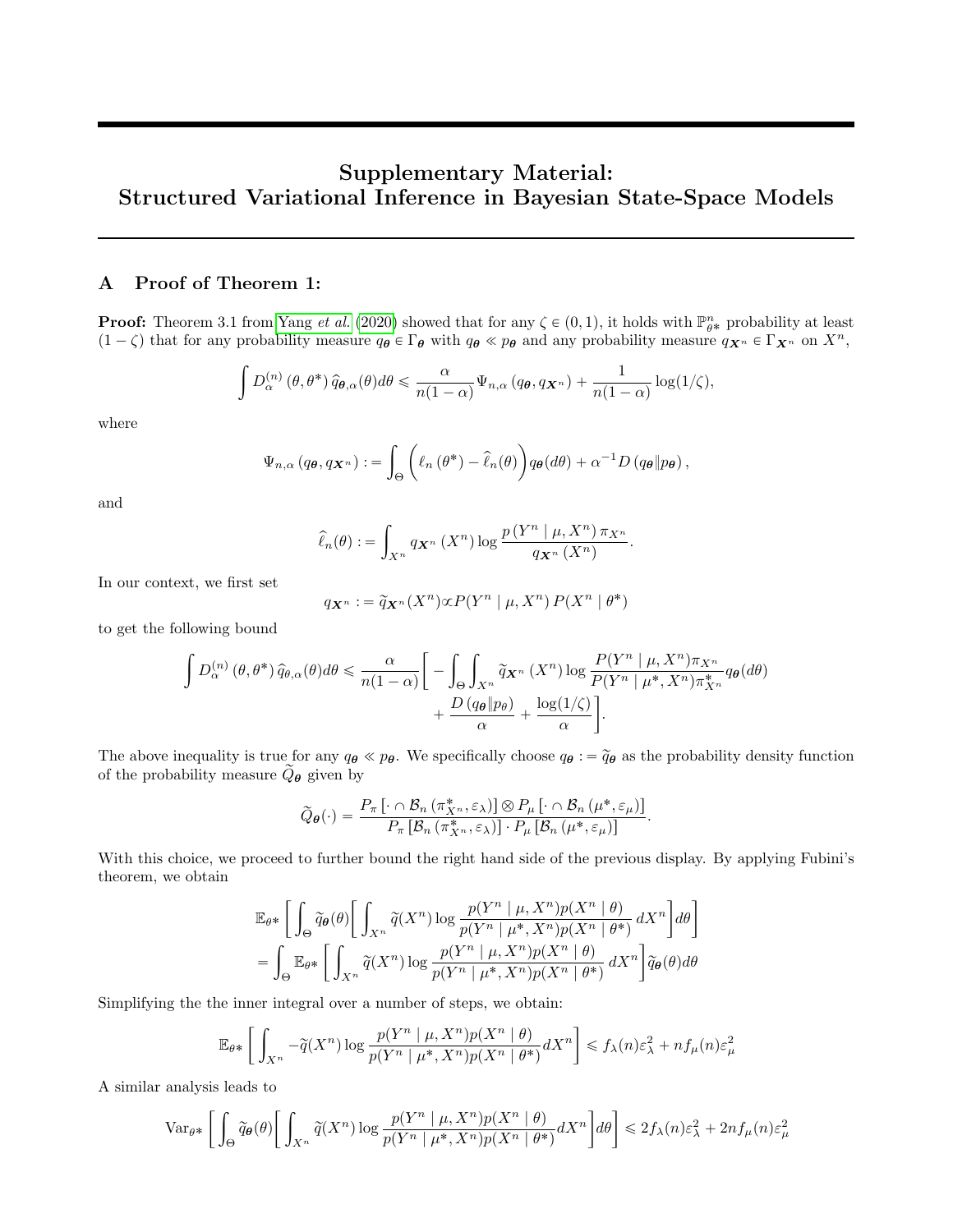Putting pieces together, we obtain by applying Chebyshev's inequality that "ż

$$
P_{\theta^*}\Biggl\{\int_{\Theta}\widetilde{q}_{\theta}(\theta)\int_{X^n}\widetilde{q}(X^n)\log\frac{p(Y^n \mid \mu, X^n)\pi_{X^n}}{p(Y^n \mid \mu^*, X^n)\pi_{X^n}^*}dX^n d\theta
$$
  
\n
$$
\leq D(f_{\lambda}(n)\varepsilon_{\lambda}^2 + nf_{\mu}(n)\varepsilon_{\mu}^2)\Biggr\}
$$
  
\n
$$
\leq P_{\theta^*}\Biggl\{\int_{\Theta}\widetilde{q}_{\theta}(\theta)\int_{X^n}\widetilde{q}(X^n)\log\frac{p(Y^n \mid \mu, X^n)\pi_{X^n}}{p(Y^n \mid \mu^*, X^n)\pi_{X^n}^*}dX^n d\theta
$$
  
\n
$$
-\mathbb{E}_{\theta^*}\Biggl[\int_{\Theta}\widetilde{q}_{\theta}(\theta)\int_{X^n}\widetilde{q}(X^n)\log\frac{p(Y^n \mid \mu, X^n)\pi_{X^n}}{p(Y^n \mid \mu^*, X^n)\pi_{X^n}^*}dX^n d\theta\Biggr]
$$
  
\n
$$
\leq -(D-1)(f_{\lambda}(n)\varepsilon_{\lambda}^2 + nf_{\mu}(n)\varepsilon_{\mu}^22)\Biggr\}
$$
  
\n
$$
\leq \frac{4}{(D-1)^2(\varepsilon_{\lambda}^2 f_{\lambda}(n) + \varepsilon_{\mu}^2 nf_{\mu}(n))}
$$

Finally, we have

$$
D\left(\widetilde{q}_{\boldsymbol{\theta}}\|p_{\theta}\right) = -\left[\log P_{\pi}\left[\mathcal{B}_{n}\left(\lambda^{*}, \varepsilon_{\lambda}\right)\right] + \log P_{\mu}\left[B_{n}\left(\mu^{*}, \varepsilon_{\mu}\right)\right]\right],
$$

since for any probability measure  $\phi$ , a measurable set A with  $\phi(A) > 0$ , and  $\tilde{\phi}(\cdot) = \phi(\cdot \cap A)/\phi(A)$  the restriction of  $\phi$  to A,  $D(\phi|\phi) = -\log \phi(A)$ . This completes the proof sketch. A complete proof and all remaining proofs can be found in the supplemental document.

## B Proof of Theorem 2:

**Proof:** For showing the inconsistency of the  $\alpha$ -VI estimator under the MF regime, we can show the bayesian risk we defined at the beginning of §3 I can  $r_n := \int D_{\alpha}^{(n)}(a, a^*) \hat{q}_{a,\alpha}(da)$  does not go to 0 in the limit case when  $a^* \in (0, 1)$ . For showing this, we only need to prove the poterior mean for a is not consistently converging to the true transmitting parameter  $a^*$ . Denoting the poterior mean as  $\hat{a}_{\alpha}$ . Since we set a in a normal distribution, the poterior of a is given by  $\hat{q}_{a,\alpha} = \mathcal{N}(\hat{a}_{\alpha}, \hat{\sigma}_{a,\alpha}^2)$ . For simplicity, we just denote them as  $(\hat{a}, \hat{\sigma}_a^2)$  as  $\alpha = 1$ . Under this regime, the inconsistency result  $\lim_{n\to\infty} |\hat{a} - a^*| > c_0$  has already been shown in [Wang & Titterington](#page-9-0) [\(2004\)](#page-9-0). For showing the inconsistency for the bayesian risk  $r_n$  in the general  $\alpha$ -vb case, we first need to show  $\lim_{n\to\infty}\hat{a}=\lim_{n\to\infty}\hat{a}_{\alpha}$ , and then we can use this result to show  $\lim_{n\to\infty}r_n>0$  which is just what we want.

In order to show the inconsistency result for general  $\alpha$  in the MF setup, we need to put the connection between the objective function in two cases. The  $\alpha$ -VB solver defined in our paper is

$$
(\widehat{q}_{\boldsymbol{\theta},\alpha},\widehat{q}_{\boldsymbol{X}^n,\alpha})=\operatorname*{argmin}_{(q_{\boldsymbol{\theta}},q_{\boldsymbol{X}^n})\in\Gamma}\Psi_{n,\alpha}(q_{\boldsymbol{\theta}},q_{\boldsymbol{X}^n}),
$$

which is equivalent to the formation

$$
\underset{q_{\boldsymbol{\theta}}, q_{\boldsymbol{X}}(n)}{\operatorname{argmin}} - \int_{\Theta} \widehat{\ell}_n(\theta) q_{\boldsymbol{\theta}}(d\theta) + \alpha^{-1} D(q_{\boldsymbol{\theta}} \| p_{\boldsymbol{\theta}}).
$$

In [Wang & Titterington \(2004\)](#page-9-0), the objective function is just

 $\theta$ 

$$
- \int q(X, \theta) \log \frac{p(\theta, X, Y)}{q(X, \theta)} dX d\theta,
$$

which is the case when we set  $\alpha = 1$  in our configuration.

Next, we introduce the MF variational family as  $q_{X_k} \sim \mathcal{N}(\mu_k, \sigma_k^2)$  and the prior for a is  $p_a = \mathcal{N}(0, \sigma_A^2)$ . Also, we set  $X_0 \sim \mathcal{N}(0, \sigma_0^2)$ . Taking derivatives over the objective function and make them all equal to 0, we can get following equations,

<span id="page-11-0"></span>
$$
\sigma_k^2 = \frac{\sigma_0^2}{1 + \hat{a}_{\alpha}^2 + \hat{\sigma}_{a,\alpha}^2 + b^2},\tag{S1}
$$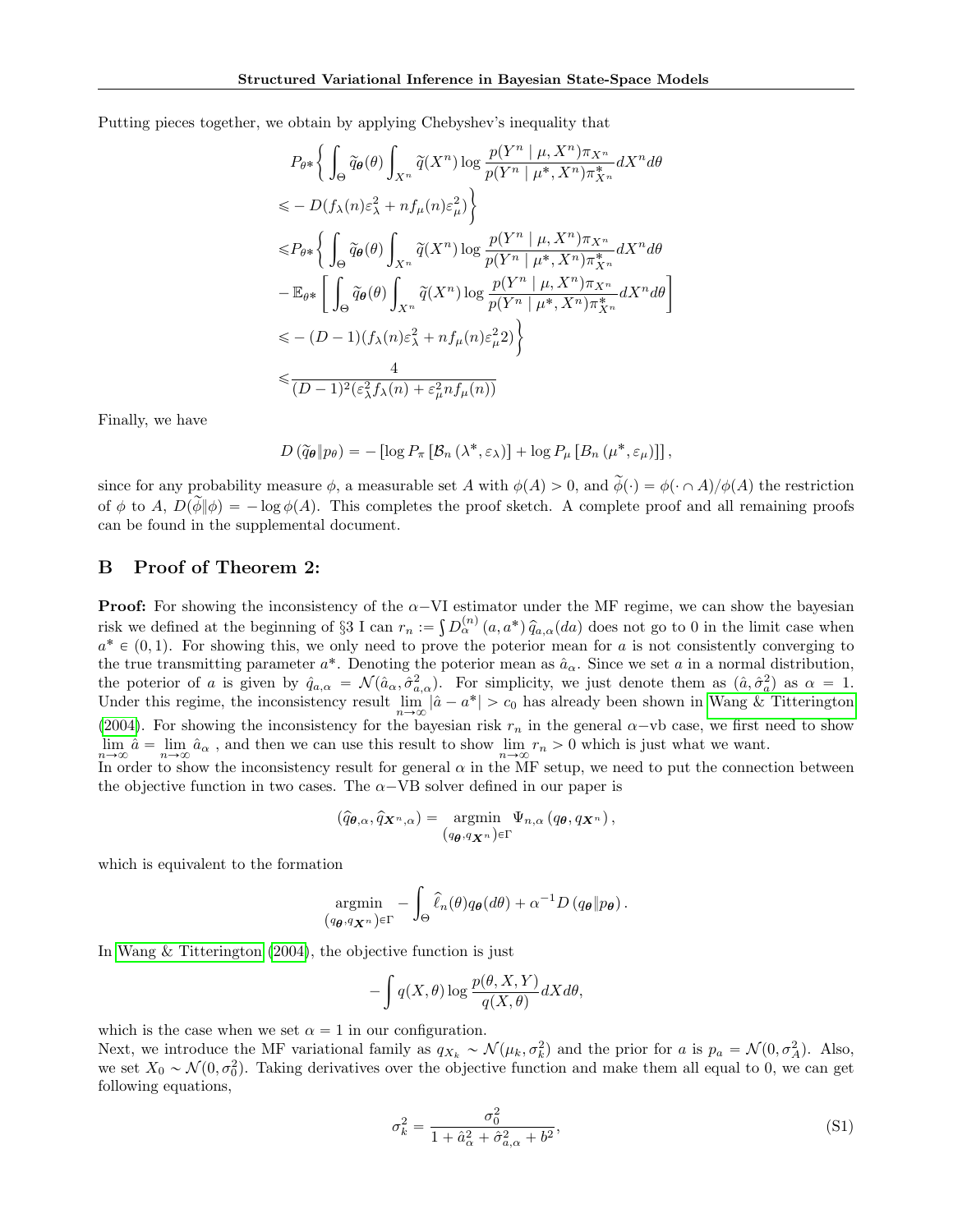and

<span id="page-12-1"></span><span id="page-12-0"></span>
$$
\sigma_n^2 = \frac{\sigma_0^2}{1 + b^2},\tag{S2}
$$

and

$$
\begin{pmatrix}\n1 + \hat{a}_{\alpha}^{2} + \hat{\sigma}_{a,\alpha}^{2} + b^{2} & -\hat{a}_{\alpha} & \cdots & 0 \\
-\hat{a}_{\alpha} & 1 + \hat{a}_{\alpha}^{2} + \hat{\sigma}_{a,\alpha}^{2} + b^{2} & -\hat{a}_{\alpha} & \vdots \\
\vdots & \ddots & \ddots & \vdots \\
0 & \cdots & -\hat{a}_{\alpha} & 1 + b^{2}\n\end{pmatrix}\n\begin{pmatrix}\n\mu_{1} \\
\vdots \\
\vdots \\
\mu_{n}\n\end{pmatrix} = \Phi,
$$
\n(S3)

where  $\Phi$  is defined as  $\Phi = bY^n$ . Y<sup>n</sup> is the observation vector in the scalar case. We can then optimize the objective function w.r.t.  $(\hat{a}_{\alpha}, \hat{\sigma}_{a,\alpha}^2)$ . Plugging [\(S1\)](#page-11-0)-[\(S3\)](#page-12-0) back, we get

$$
F_{\alpha,n}(\hat{a}_{\alpha},\hat{\sigma}_{a,\alpha}^{2}) = \alpha^{-1} \left\{ \frac{1}{2} \log \hat{\sigma}_{a,\alpha}^{2} - \frac{1}{2\sigma_{A}^{2}} \left\{ \hat{\sigma}_{a,\alpha}^{2} + \hat{a}_{\alpha}^{2} \right\} \right\} - \frac{1}{2\sigma_{0}^{2}} \left( \hat{\sigma}_{a,\alpha}^{2} + \hat{a}_{\alpha}^{2} \right) \sum_{k=1}^{n-1} \left( \sigma_{k}^{2} + \mu_{k}^{2} \right) + \frac{\hat{a}_{\alpha}}{\sigma_{0}^{2}} \sum_{k=1}^{n-1} \mu_{k} \mu_{k+1}.
$$
 (S4)

Denoting  $f_{\alpha,n} := \frac{1}{n} F_{\alpha,n}$ , [\(S4\)](#page-12-1) can then be written as

$$
f_{\alpha,n} = f_n + \frac{(\alpha^{-1} - 1)}{n} \left\{ \frac{1}{2} \log \hat{\sigma}_{a,\alpha}^2 - \frac{1}{2\sigma_A^2} \left\{ \hat{\sigma}_{a,\alpha}^2 + \hat{a}_{\alpha}^2 \right\} \right\}
$$
  
=  $f_n + g_{\alpha,n}$ . (S5)

Without loss of generality, we can assume  $(\hat{a}_{\alpha}, \hat{\sigma}_{a,\alpha}) \in D_1 := [-C_1, C_1] \times [c_1, C_1]$ , where  $C_1 > c_1 > 0$ . Easy to verify that  $g_{\alpha,n} \rightrightarrows 0$  and  $g'_{\alpha,n} \rightrightarrows 0$  on  $D_1$ . So, we have  $\lim_{n \to \infty} f'_{\alpha,n} = \lim_{n \to \infty} f'_n$  on  $D_1$ . So the result  $\lim_{n \to \infty} \hat{a} = \lim_{n \to \infty} \hat{a}_{\alpha}$ can be shown by the uniform convergence. Since  $\lim_{n\to\infty} |\hat{a} - a^*| > c_0$  holds for some  $c_0 > 0$ . Define the region  $D_2 := (\hat{a}_{\alpha} - c_2, \hat{a}_{\alpha} + c_2)$  where  $c_0 > c_2 > 0$ . We have  $\int_{D_2} \hat{q}_{a,\alpha}(da) > c_3$  for large *n* wher The inconsistency then gets proved.

## C Risk Bound in Scalar Case:

Let's first define two functions  $S_{1(n)}$  and  $S_{2(n)}$  for the convenient notation. Both will be used in later sections. They are used to quantify the KL divergence and V divergence. In this way, we can easily analyse the growth rate for these two divergence with different value taken for max  $|\lambda_{A*}|$  as n increases. Based on this, we get the hint for how to pick the blow-up factors  $f_{\lambda}(n)$  and  $f_{\mu}(n)$ .

$$
S_{1(n)}(t) = (n + (n-1)t^2 \dots + t^{2(n-1)}) = \frac{1 - t^{2(n+1)}}{(1 - t^2)^2} + \frac{n+1}{1 - t^2}, \text{ when } |t| \neq 1.
$$

$$
S_{1(n)}(t) = \frac{n(n+1)}{2}, \text{ when } |t| = 1.
$$

Also denote

$$
S_{2(n)}(t) = \sum_{i=1}^{n} \left(\sum_{j=0}^{i-1} t^{2j}\right)^2 = \sum_{i=1}^{n} \left(\frac{1-t^{2i}}{1-t^2}\right)^2.
$$

When  $|t| < 1$ , we have

$$
S_{2(n)}(t) \leq \frac{1}{(1-t^2)^2} \left[ \sum_{i=1}^n (1-t^{2i}) \right] = \frac{1}{(1-t^2)^2} \left( n - \frac{t^2(1-t^{2n})}{1-t^2} \right).
$$

When  $|t| = 1$ , we have

$$
S_{2(n)}(t) = \sum_{i=1}^{n} i^{2} = \frac{1}{6}n(n+1)(2n+1).
$$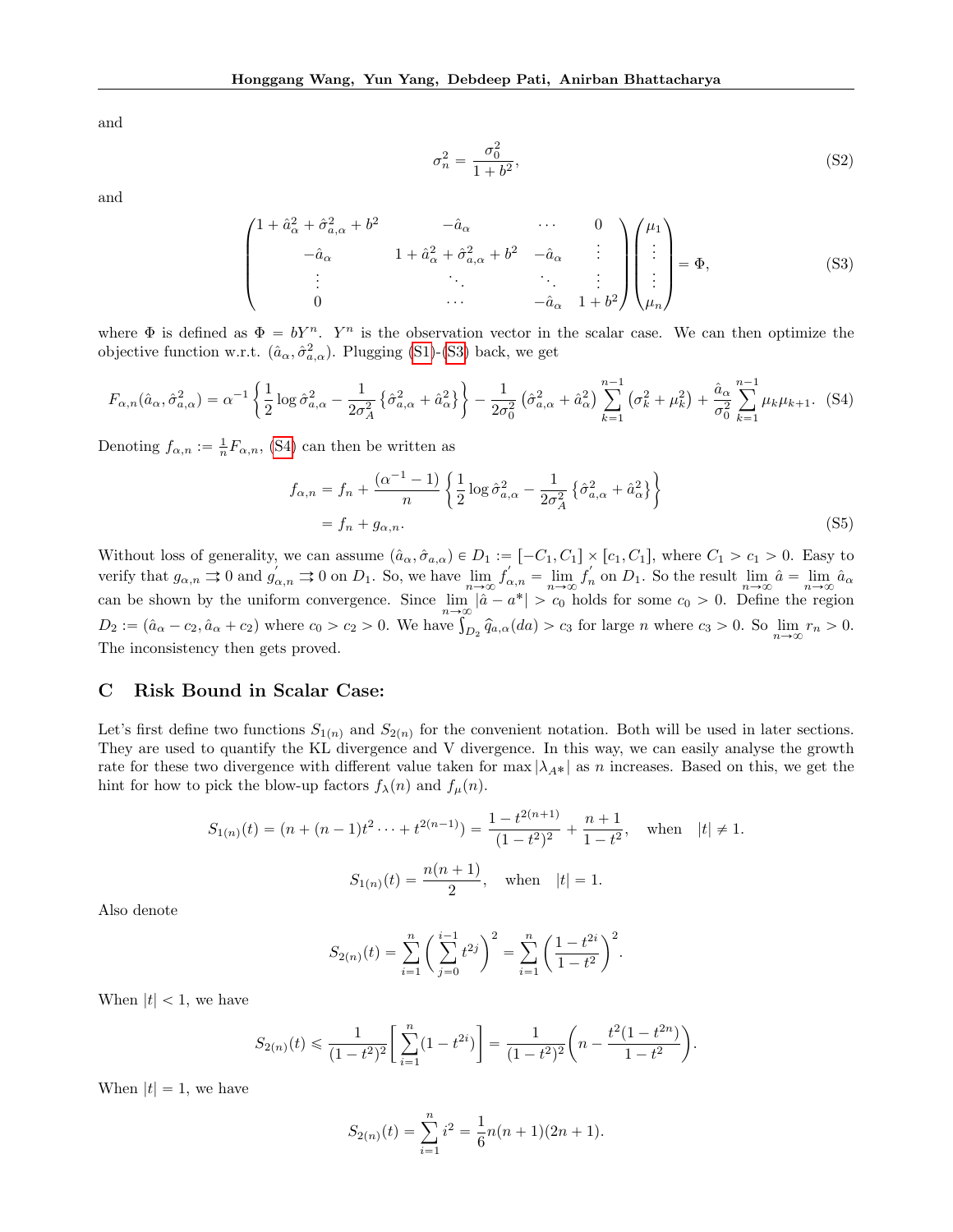### C.1 Proof of Corollary 1:

**Proof:** Direct application of Corollary 2 by setting  $d_H = d_V = 1$  and  $t = |a^*| \leq 1$ .

### D Proof of Lemma 1:

We first restate Lemma 1 in the main manuscript to correct a typo; we should have  $f_{\mu}(n) \leq Cn^2$  instead of  $f_{\mu}(n) \leq Cn$  for the  $|a^*| = 1$  case. This does not change the conclusion of any Corollary.

<span id="page-13-0"></span>**Lemma 2.** 1 (Restatement) For the scalar LGSSM, we have the following bounds on  $f_{\lambda}(n)$  and  $f_{\mu}(n)$  depending on the absoulte value of a:

- 1. If  $|a^*| < 1$ , then  $f_{\lambda}(n) \leq Cn$  and  $f_{\mu}(n) \leq C$ ;
- 2. If  $|a^*| = 1$ , then  $f_{\lambda}(n) \leq Cn^3$  and  $f_{\mu}(n) \leq Cn^2$ ;
- 3. If  $|a^*| > 1$ , then  $f_{\lambda}(n) \geq e^{cn}$  and  $f_{\mu}(n) \geq e^{cn}$ .

Here  $C, c$  are positive constants independent of n.

**Proof:** Observing the Lemma [3,](#page-14-0) Lemma [4](#page-15-0) and [\(S13\)](#page-17-0), we can see the growth rate for  $f_{\lambda}(n)$  and  $f_{\mu}(n)$  are separately

$$
f_{\lambda}(n) = \begin{cases} Cn & |a^*| < 1 \\ Cn^3 & |a^*| = 1, \end{cases}
$$

and

<span id="page-13-2"></span><span id="page-13-1"></span>
$$
f_{\mu}(n) = \begin{cases} Cn & |a^*| < 1 \\ Cn^2 & |a^*| = 1. \end{cases}
$$

Noticing in the scalar case with our setup, we have the equation

$$
D(p(X^n \mid \theta^*) \| p(X^n \mid \theta)) = n \left( \log \frac{\sigma_0}{\sigma_0^*} + \frac{\sigma_0^{*2}}{2\sigma_0^2} - \frac{1}{2} \right) + \frac{\sigma_0^{*2} (a^* - a)^2}{2\sigma_0^2} S_{1(n-1)}(a^*),
$$
\n(S6)

$$
\mathbb{E}_{X^n|\theta^*} D(p(Y_k \mid X_k, \theta^*) \| p(Y_k \mid X_k, \theta)) = \left( \log \frac{\sigma_0}{\sigma_0^*} + \frac{\sigma_0^{*2}}{2\sigma_0^2} - \frac{1}{2} \right) + \frac{\sigma_0^{*2}(a^* - a)^2}{2\sigma_0^2} \left( \sum_{i=0}^{k-1} a^{*2i} \right). \tag{S7}
$$

Then when  $|a^*| > 1$ , it is necessary to pick  $f_{\lambda}(n)$  and  $f_{\mu}(n)$  with an exponential rate because of the last term in [\(S6\)](#page-13-1) and [\(S7\)](#page-13-2).

## E Risk Bound in Multivariate Case:

With the formulation of a multivariate AR(1) stated in §4.2, the marginal distribution  $p_t$  for  $X_t$  is,

$$
p_t := p(X_t) \sim \mathcal{N}_d(0, \Omega_t),
$$

where

$$
\Omega_t = \Sigma_V + A\Omega_{t-1}A^T,
$$
  

$$
\Omega_1 = \Sigma_V.
$$

Using the  $\Omega_t$  to denote the precision matrix.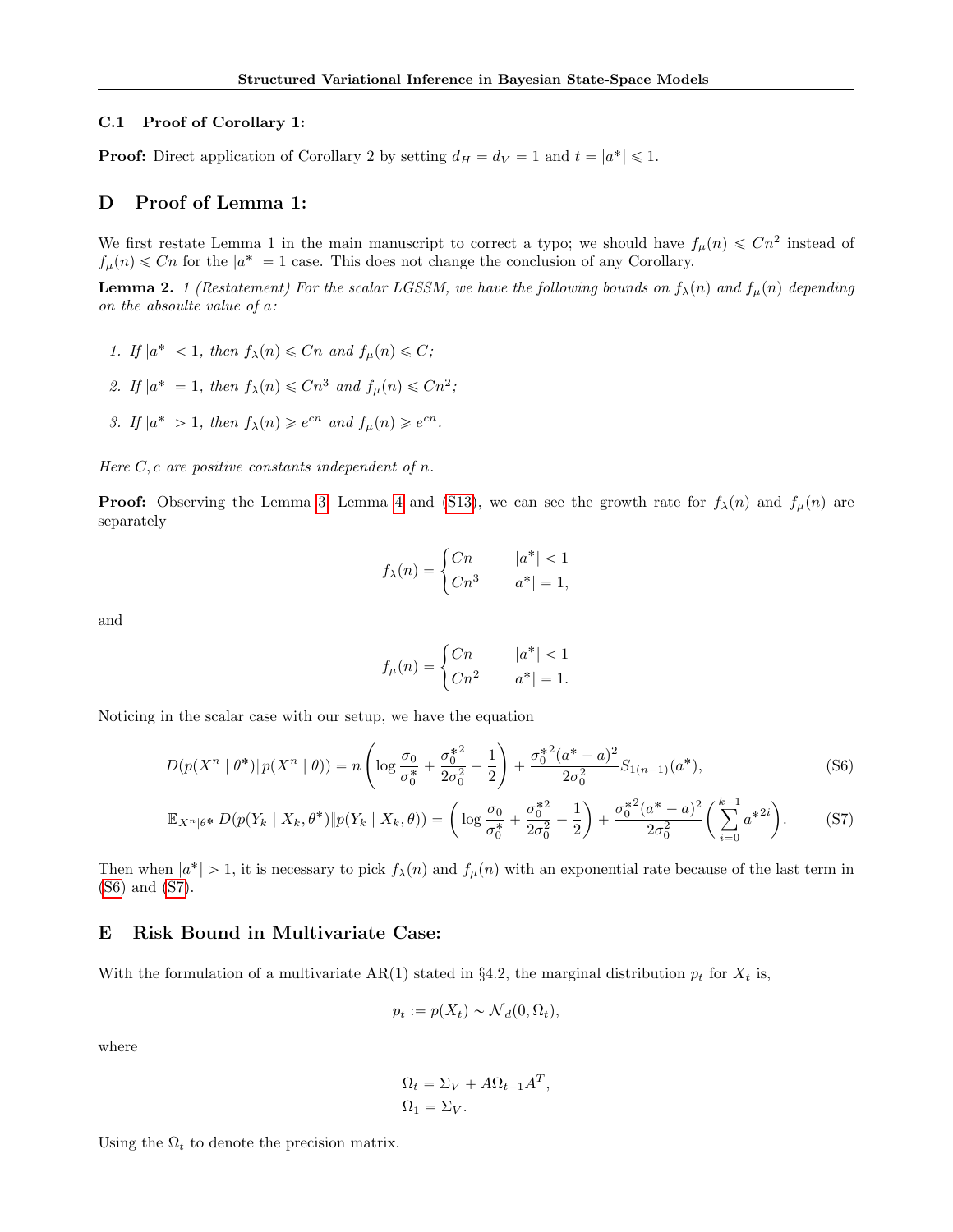### E.1 KL Divergence Bound

Given the two multivariate normal distributions,

$$
p_1 = \mathcal{N}_d(\mu_1, \Sigma_1)
$$
  

$$
p_2 = \mathcal{N}_d(\mu_2, \Sigma_2),
$$

the KL divergence between them  $D(p_1||p_2)$  can be written as

$$
D(p_1 \| p_2) = \frac{1}{2} \left[ \log \frac{|\Sigma_2|}{|\Sigma_1|} - d + \text{Tr}(\Sigma_2^{-1} \Sigma_1) + (\mu_2 - \mu_1)^T \Sigma_2^{-1} (\mu_2 - \mu_1) \right].
$$

For our multivariate model, we can get the KL divergence bound by the following lemma.

<span id="page-14-0"></span>**Lemma 3.** S1(KL Divergence Bound) Denote  $t = \max_{1 \leq i \leq d_V} |\lambda_{A^*}|$ , an upper bound for  $D(\pi_{X^n}^* \| \pi_{X^n})$  is

$$
D(\pi_{X^n}^* \| \pi_{X^n}) \le T_1 n + T_2 \| A - A^* \|_F^2 S_{1(n-1)}(t),
$$

where  $T_1, T_2$  are defined in the proof.

Proof: Using the chain rule for KL divergence, we have

$$
D(p(X^{n} \mid \theta^{*}) \| p(X^{n} \mid \theta)) = D(p_{1}(X_{1} \mid \theta^{*}) \| p_{1}(X_{1} \mid \theta)) + \sum_{k=1}^{n-1} E_{p(X_{k})} D(p(X_{k+1} \mid X_{k}, \theta^{*}) \| p(X_{k+1} \mid X_{k}, \theta)).
$$

Pick  $p_1$  and  $p_2$  as

$$
p_1 = \mathcal{N}_d(A^*X_k, \Sigma_V^*),
$$
  

$$
p_2 = \mathcal{N}_d(AX_k, \Sigma_V).
$$

We have

$$
D(p_1 \| p_2) = \frac{1}{2} \left[ \log \frac{|\Sigma_V|}{|\Sigma_V^*|} - d_V + tr(\Sigma_V^* \Sigma_V^{-1}) + X_k^T (A^* - A)^T \Sigma_V^{-1} (A^* - A) X_k \right]
$$
  
= 
$$
\frac{1}{2} \left[ \log \frac{|\Sigma_V|}{|\Sigma_V^*|} - d_V + tr(\Sigma_V^* \Sigma_V^{-1}) + \text{Tr} \left( (A^* - A)^T \Sigma_V^{* - 1} (A^* - A) X_k X_k^T \right) \right].
$$

Then we take the expectation,

$$
\mathbb{E}_{p_k^*}(D(p_1 \| p_2)) \leqslant \frac{1}{2} \left[ \left( \log \max_{1 \leqslant i \leqslant d_V} \frac{\sigma_{V_i^2}^2}{\sigma_{V_i^2}^{*2}} + \max_{1 \leqslant i \leqslant d_V} \frac{\sigma_{V_i^2}^{*2}}{\sigma_{V_i^2}^2} - 1 \right) d_V + \text{Tr} \left( (A^* - A)^T \Sigma_V^{-1} (A^* - A) \Omega_k^* \right) \right].
$$

Then we can sum it over by the chain rule,

$$
D(\pi_{X^n}^* \| \pi_{X^n}) \leq \frac{nd_V}{2} \left( \log \max_{1 \leq i \leq d} \frac{\sigma_{V_i}^2}{\sigma_{V_i}^{*2}} + \max_{1 \leq i \leq d} \frac{\sigma_{V_i}^{*2}}{\sigma_{V_i}^{*2}} - 1 \right) + \text{Tr} \left[ (A^* - A)^T \Sigma_V^{-1} (A^* - A) \left( \sum_{k=1}^{n-1} \Omega_k^* \right) \right]
$$
  
 
$$
\leq I + II.
$$

Remind of the property that when  $M_1$ ,  $M_2$  are s.p.d. matrices, we have

$$
\text{Tr}(M_1M_2) \leqslant \text{Tr}(M_1)\,\text{Tr}(M_2).
$$

Applying this property to term  $II$ , we have

$$
II \leqslant \text{Tr}\left[ (A^* - A)^T \Sigma_V^{-1} (A^* - A) \right] \text{Tr}\left( \sum_{k=1}^{n-1} \Omega_k^* \right).
$$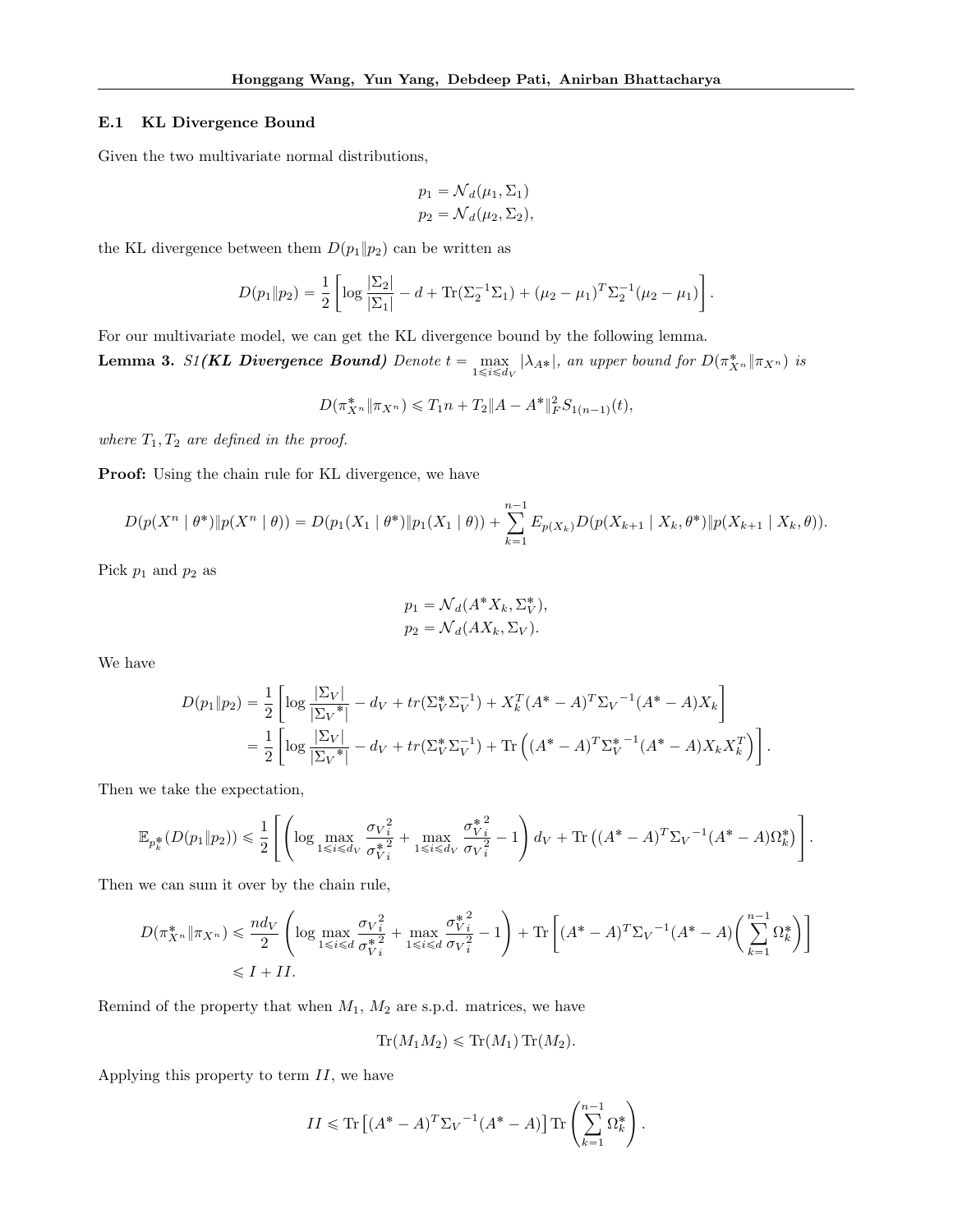Then we can derive

$$
\begin{split} \operatorname{Tr}\left(\sum_{k=1}^{n-1} \Omega_k^*\right) &= \sum_{k=1}^{n-1} \operatorname{Tr}\left[\left(n-k\right)\left(A^*\right)^{k-1} \Sigma_V^*\left(A^{*T}\right)^{k-1}\right] \\ &= \sum_{k=1}^{n-1} (n-k) \operatorname{Tr}\left[\left(A^{*T}\right)^{k-1}\left(A^*\right)^{k-1} \Sigma_V^*\right] \\ &\leqslant \max_{1 \leqslant i \leqslant d_V} \sigma_{Vi}^{*2} S_{1(n-1)}(t) d_V, \end{split}
$$

where  $t = \max_{1 \leq i \leq d} |\lambda_{A^*}|$ . Then we have the bound

$$
D(\pi_{X^n}^* \| \pi_{X^n}) \leq \frac{nd_V}{2} \left( \log \max_{1 \leq i \leq d_V} \frac{\sigma_{V_i}^2}{\sigma_{V_i}^{*2}} + \max_{1 \leq i \leq d_V} \frac{\sigma_{V_i}^{*2}}{\sigma_{V_i}^{*2}} - 1 \right) + d_V \left( \max_{1 \leq i \leq d_V} \sigma_{V_i}^{*2} \right) \left( \max_{1 \leq i \leq d_V} \sigma_{V_i}^{-2} \right) \| A - A^* \|_F^2 S_{1(n-1)}(t) := T_1 n + T_2 \| A - A^* \|_F^2 S_{1(n-1)}(t),
$$

where

$$
T_1 := \frac{d_V}{2} \left( \log \max_{1 \le i \le d_V} \frac{\sigma_{V_i}^2}{\sigma_{V_i}^{*2}} + \max_{1 \le i \le d_V} \frac{\sigma_{V_i}^{*2}}{\sigma_{V_i}^{*2}} - 1 \right),
$$
  

$$
T_2 := d_V \left( \max_{1 \le i \le d_V} \sigma_{V_i}^{*2} \right) \left( \max_{1 \le i \le d_V} \sigma_{V_i}^{-2} \right).
$$

### E.2 V Divergence Bound

Under the same multivariate AR(1) constructions, we can have the following lemma for bounding the V divergence between the two joint densities over the latent space.

<span id="page-15-0"></span>**Lemma 4.** S2(V Divergence Bound) Denote  $t = \max_{1 \leq i \leq d_V} |\lambda_{A^*}|$ , an upper bound for  $V(\pi_{X^n}^* \| \pi_{X^n})$  is given by

$$
V(\pi_{X^n}^* \| \pi_{X^n}) \le T_3 n + T_4 \|A - A^*\|_F^2 S_{1(n-1)}(t) + T_5 \|A - A^*\|_F^4 S_{2(n)}(t),
$$

where  $T_3, T_4, T_5$  are functions related to  $(\Sigma_V, \Sigma_V^*)$  which are defined in the proof.

Proof: Still we can use the chain rule to get inequality

$$
V(p(X^{n} \mid \theta^{*}) \| p(X^{n} \mid \theta)) \leq V(p_{1}(X_{1} \mid \theta^{*}) \| p_{1}(X_{1} \mid \theta)) + \sum_{k=1}^{n-1} \mathbb{E}_{p(x_{k})} V(p(X_{k+1} \mid X_{k}, \theta^{*}) \| p(X_{k+1} \mid X_{k}, \theta)).
$$

We can try to get the V divergence for two single multivariate guassians. With assuming them separately as

$$
p_1 = \mathcal{N}_d(\mu_1, \Sigma_1),
$$
  

$$
p_2 = \mathcal{N}_d(\mu_2, \Sigma_2),
$$

we can write the V divergence between them as

$$
V(p_1 \| p_2) = \int \frac{1}{4} \left[ \log \frac{|\Sigma_2|}{|\Sigma_1|} - (X - \mu_1)^T \Sigma_1^{-1} (X - \mu_1) + (X - \mu_2)^T \Sigma_2^{-1} (X - \mu_2) \right]^2 p_1(X) dX
$$
  
= 
$$
\int \frac{1}{4} \left[ \log \frac{|\Sigma_2|}{|\Sigma_1|} + (X - \mu_1)^T (\Sigma_2^{-1} - \Sigma_1^{-1}) (X - \mu_1) + 2(\mu_1 - \mu_2)^T \Sigma_2^{-1} (X - \mu_1) + (\mu_1 - \mu_2)^T \Sigma_2^{-1} (\mu_1 - \mu_2) \right]^2 p_1(X) dX
$$
  

$$
\leq \log^2 \frac{|\Sigma_2|}{|\Sigma_1|} + 3 \text{Tr} \left[ (\Sigma_2^{-1} \Sigma_1 - I)^2 \right] + 4 \Sigma_1 \Sigma_2^{-2} (\mu_1 - \mu_2)^2 + (\mu_1 - \mu_2)^2 \Sigma_2^{-2} (\mu_1 - \mu_2)^2.
$$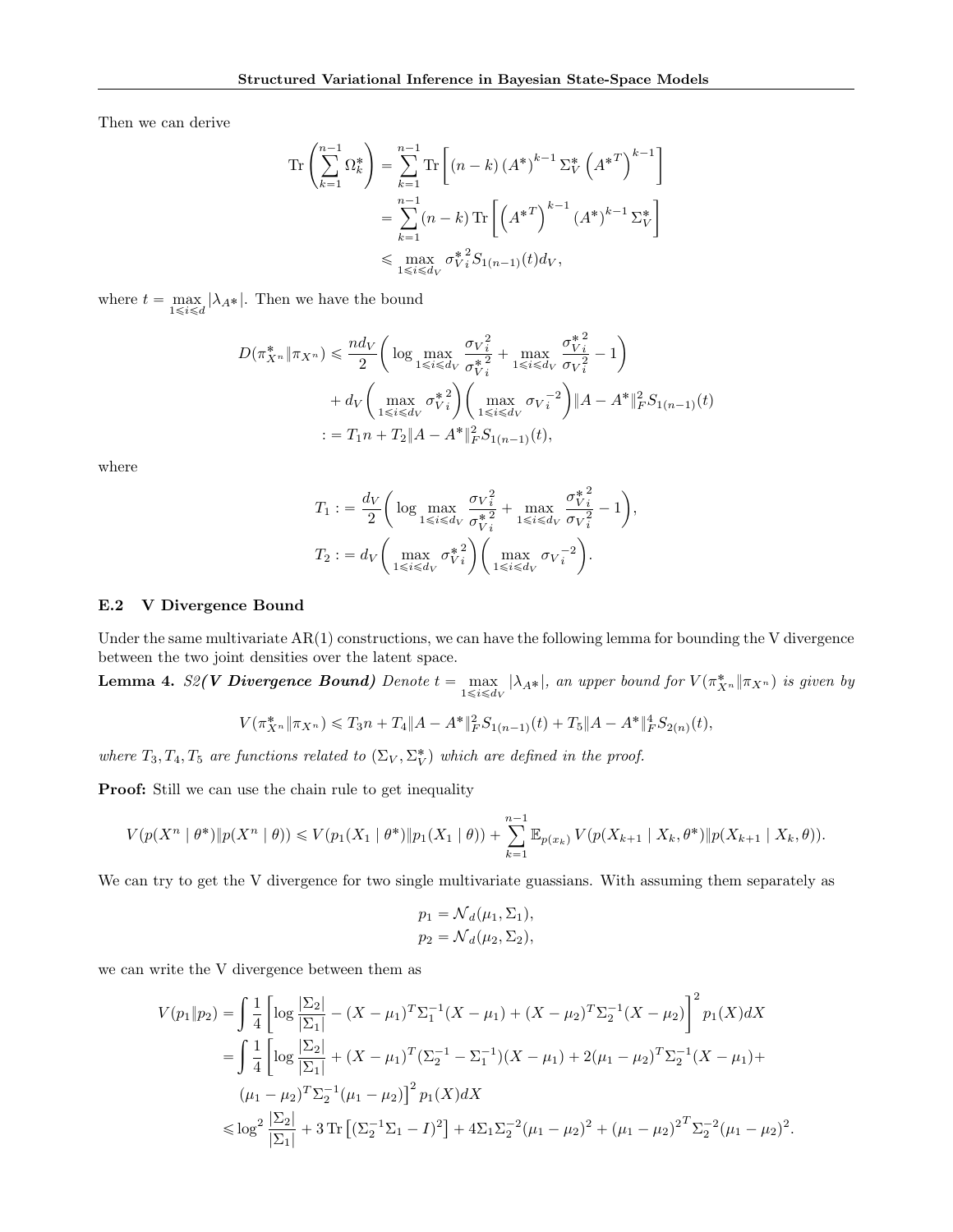In our model, we consider the joint distribution over the latent variables and then we can do the substitution,

$$
p_1 = \mathcal{N}_{d_V}(A^*X_k, \Sigma_V^*),
$$
  

$$
p_2 = \mathcal{N}_{d_V}(AX_k, \Sigma_V).
$$

Then we get the following

$$
V(p_1 \| p_2) \le d_V \left[ d_V \log^2 \max_{1 \le i \le d_V} \frac{\sigma_{V_i^2}}{\sigma_{V_i^2}^*} + 3 \max_{1 \le i \le d_V} \left( \frac{\sigma_{V_i^2}^{*^2}}{\sigma_{V_i^2}^2} - 1 \right)^2 \right] + 4 \left( \max_{1 \le i \le d_V} \frac{\sigma_{V_i^2}^{*^2}}{\sigma_{V_i^4}^*} \right) \|(A - A^*)X_k\|_2^2
$$
  
+  $\left( \max_{1 \le i \le d_V} \sigma_{V_i^{-4}} \right) \|(A - A^*)X_k\|_4^4$   
= I + II + III.

We take the expectation with respect to  $p_k$ , and then we can get

$$
\mathbb{E}_{p_k} II \leq 4 \left( \max_{1 \leq i \leq d} \frac{\sigma_{V_i}^{* \ 2}}{\sigma_{V_i}^{4}} \right) \left( \max_{1 \leq i \leq d} \sigma_{V_i}^{-4} \right) \| A - A^* \|_F^2 \ \text{Tr}(\Omega_k^*).
$$

Also we have

$$
\|(A - A^*)X_k\|_4^4 := \sum_{i=1}^{d_V} \left( \sum_{j=1}^{d_V} \left( A_{ij} - A_{ij}^* \right) X_{k,j} \right)^4 \leq \sum_{i=1}^{d_V} \left( \sum_{j=1}^{d_V} \left( A_{ij} - A_{ij}^* \right)^2 \right)^2 \left( \sum_{j=1}^{d_V} X_{k,j}^2 \right)^2
$$
  

$$
\leq d_V^2 \left( \sum_{i,j=1}^{d_V} \left( A_{ij} - A_{ij}^* \right)^4 \right) \left( \sum_{j=1}^{d_V} X_{k,j}^4 \right) \leq \|A - A^*\|_F^4 \left( \sum_{j=1}^{d_V} X_{k,j}^4 \right).
$$
 (S8)

The above last inequality comes from the norm inequality

<span id="page-16-4"></span><span id="page-16-3"></span><span id="page-16-1"></span><span id="page-16-0"></span>
$$
\|\cdot\|_{r} \leqslant d^{\frac{1}{r}-\frac{1}{p}}\|\cdot\|_{p},\tag{S9}
$$

where the norm  $\|\cdot\|_r$  and  $\|\cdot\|_p$  are all defined on vector space  $\mathbb{R}^d$ . Taking expectation over [\(S8\)](#page-16-0), we get

$$
\mathbb{E}_{p_k} III \leqslant \left( \max_{1 \leqslant i \leqslant d_V} \sigma_{V_i}^{-4} \right) \| A - A^* \|_F^4 \left( \sum_{j=1}^{d_V} \mathbb{E}_{p_k} X_{k,j}^4 \right). \tag{S10}
$$

Analysing the last term we have

$$
\sum_{j=1}^{d_V} \mathbb{E}_{p_k} X_{k,j}^4 = 3 \sum_{j=1}^{d_V} m_{k,(j,j)}^2 \leq 3d_V^{-1} \left( \sum_{j=1}^{d_V} m_{k,(j,j)} \right)^2
$$
\n(S11)

<span id="page-16-2"></span>
$$
=3d_V^{-1}\operatorname{Tr}\left(\Omega_k^*\right)^2\leqslant 3d_V\left(\max_{1\leqslant i\leqslant d_V}\sigma_{V_i}^{*4}\right)\left(\sum_{i=0}^{k-1}t^{2i}\right)^2.\tag{S12}
$$

The [\(S11\)](#page-16-1) and [\(S12\)](#page-16-2) uses the trick in [\(S9\)](#page-16-3). Combining [\(S10\)](#page-16-4) and [\(S12\)](#page-16-2), we get

$$
\mathbb{E}_{p_k} \, III \leqslant 3d_V \bigg(\max_{1 \leqslant i \leqslant d_V} \sigma_{V\, i}^{* \, 4}\bigg) \, \bigg(\max_{1 \leqslant i \leqslant d_V} \sigma_{V\, i}^{-4}\bigg) \, \|A - A^*\|_F^4 \bigg(\sum_{i=0}^{k-1} t^{2i}\bigg)^2.
$$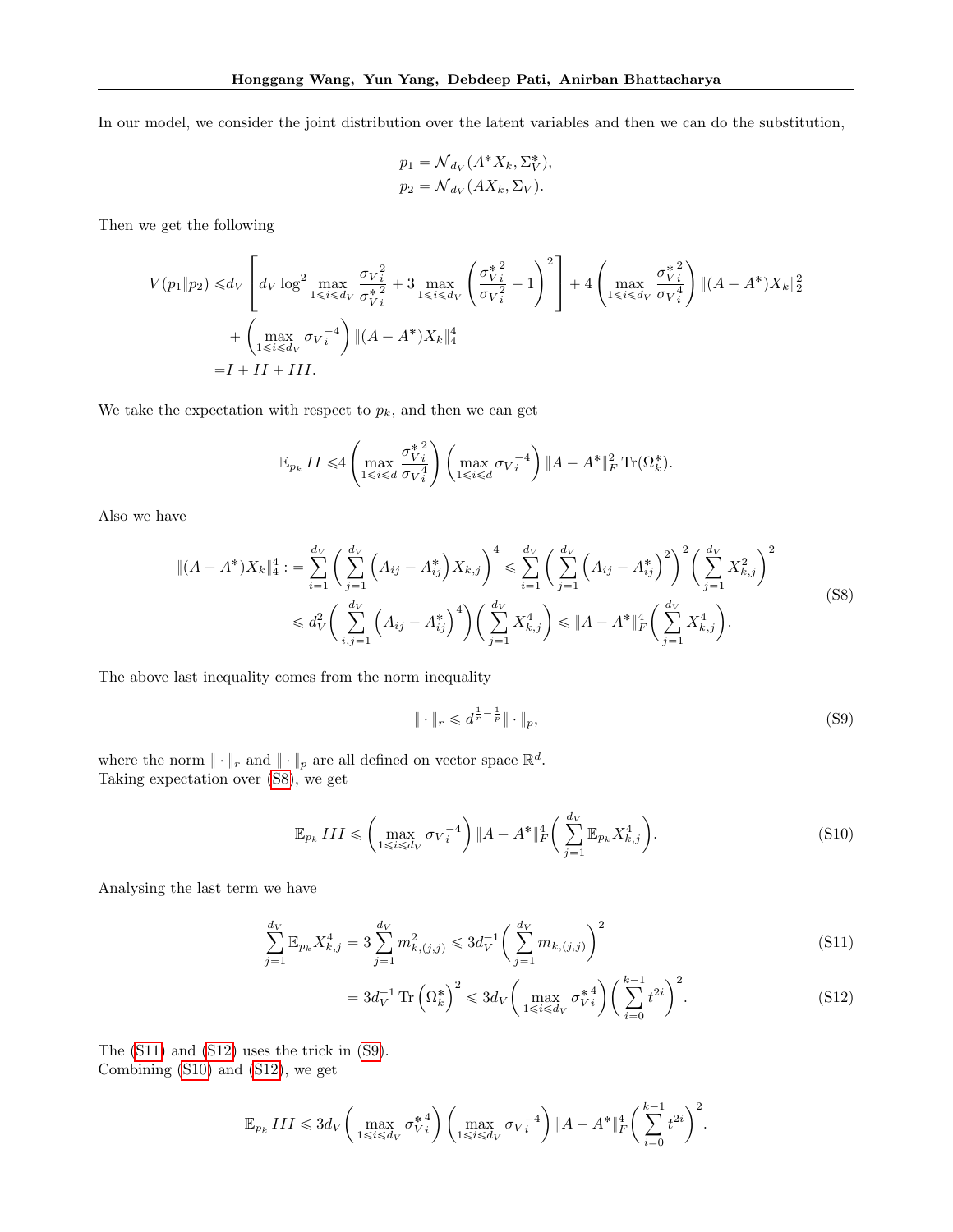Combining all above, we get

$$
V(\pi_{X^n}^* \| \pi_{X^n}) \le d_V \left[ d_V \log^2 \max_{1 \le i \le d_V} \frac{\sigma_{V_i}^2}{\sigma_{V_i}^{*2}} + 3 \max_{1 \le i \le d_V} \left( \frac{\sigma_{V_i}^{*2}}{\sigma_{V_i}^2} - 1 \right)^2 \right] + 4d_V \left( \max_{1 \le i \le d} \frac{\sigma_{V_i}^{*2}}{\sigma_{V_i}^4} \right) \left( \max_{1 \le i \le d'} \sigma_{V_i}^{-4} \right) \left( \max_{1 \le i \le d_V} \sigma_{V_i}^{*2} \right) \| A - A^* \|^2_F S_{1(n-1)}(t) + 3d_V \left( \max_{1 \le i \le d_V} \sigma_{V_i}^{*4} \right) \left( \max_{1 \le i \le d_V} \sigma_{V_i}^{-4} \right) \| A - A^* \|^4_F S_{2(n)}(t) := T_3 n + T_2 \| A - A^* \|^2_F S_{1(n-1)}(t) + T_4 \| A - A^* \|^5_F S_{2(n)}(t),
$$

where

$$
\begin{split} T_3&:=d_V\left[d_V\log^2\max_{1\leqslant i\leqslant d_V}\frac{\sigma_{V_i^2}}{\sigma_{V_i^2}^{\ast\,2}}+3\max_{1\leqslant i\leqslant d_V}\left(\frac{\sigma_{V_i^2}^{\ast\,2}}{\sigma_{V_i^2}^2}-1\right)^2\right],\\ T_4&:=4d_V\left(\max_{1\leqslant i\leqslant d}\frac{\sigma_{V_i^2}^{\ast\,2}}{\sigma_{V_i^4}^4}\right)\left(\max_{1\leqslant i\leqslant d_V}\sigma_{V_i^2}^{-4}\right)\left(\max_{1\leqslant i\leqslant d_V}\sigma_{V_i^2}^{\ast\,2}\right),\\ T_5&:=3d_V\left(\max_{1\leqslant i\leqslant d_V}\sigma_{V_i^4}^{\ast\,4}\right)\left(\max_{1\leqslant i\leqslant d_V}\sigma_{V_i^2}^{-4}\right). \end{split}
$$

# E.3 Bound w.r.t.  $\mu$

Combining with the result from Lemma [3](#page-14-0) and Lemma [4,](#page-15-0) if we assume that

<span id="page-17-0"></span>
$$
p_1 = \mathcal{N}_{d_H}(B^*X_k, \Sigma_H^*),
$$
  

$$
p_2 = \mathcal{N}_{d_H}(BX_k, \Sigma_H),
$$

then we have

$$
\mathbb{E}_{p_k^*}(D(p_1 \| p_2)) \le T_1' + T_2' \|B - B^*\|_F^2 \left(\sum_{i=0}^{k-1} t^{2i}\right),
$$

and

$$
\mathbb{E}_{p_k^*}(V(p_1 \| p_2)) \le T_1' + T_2' \|B - B^*\|_F^2 \left(\sum_{i=0}^{k-1} t^{2i}\right) + T_3' \|B - B^*\|_F^4 \left(\sum_{i=0}^{k-1} t^{2i}\right)^2,\tag{S13}
$$

where

$$
\begin{split} T_1^{'}&:=\frac{d_H}{2}\left(\log\max_{1\leqslant i\leqslant d_H}\frac{\sigma_H^2}{\sigma_{H_i}^2}+\max_{1\leqslant i\leqslant d_H}\frac{\sigma_{H_i}^{\ast\,2}}{\sigma_{H_i}^{\ast\,2}}-1\right),\\ T_2^{'}&:=d_V\left(\max_{1\leqslant i\leqslant d_H}\sigma_{H_i}^{-2}\right)\left(\max_{1\leqslant i\leqslant d_V}\sigma_{V_i}^{\ast\,2}\right),\\ T_3^{'}&:=d_H\left[d_H\log^2\max_{1\leqslant i\leqslant d_H}\frac{\sigma_{H_i}^2}{\sigma_{H_i}^{\ast\,2}}+3\max_{1\leqslant i\leqslant d_H}\left(\frac{\sigma_{H_i}^{\ast\,2}}{\sigma_{H_i}^{\ast\,2}}-1\right)^2\right],\\ T_4^{'}&:=4d_V\left(\max_{1\leqslant i\leqslant d_H}\frac{\sigma_{H_i}^{\ast\,2}}{\sigma_{H_i}^{\ast\,4}}\right)\left(\max_{1\leqslant i\leqslant d_H}\sigma_{H_i}^{-4}\right)\left(\max_{1\leqslant i\leqslant d_V}\sigma_{V_i}^{\ast\,2}\right),\\ T_5^{'}&:=3d_V\left(\max_{1\leqslant i\leqslant d_H}\sigma_{H_i}^{\ast\,4}\right)\left(\max_{1\leqslant i\leqslant d_V}\sigma_{V_i}^{-4}\right). \end{split}
$$

Here we still use  $t = \max_{1 \leq i \leq d_V} |\lambda_{A^*}|$ .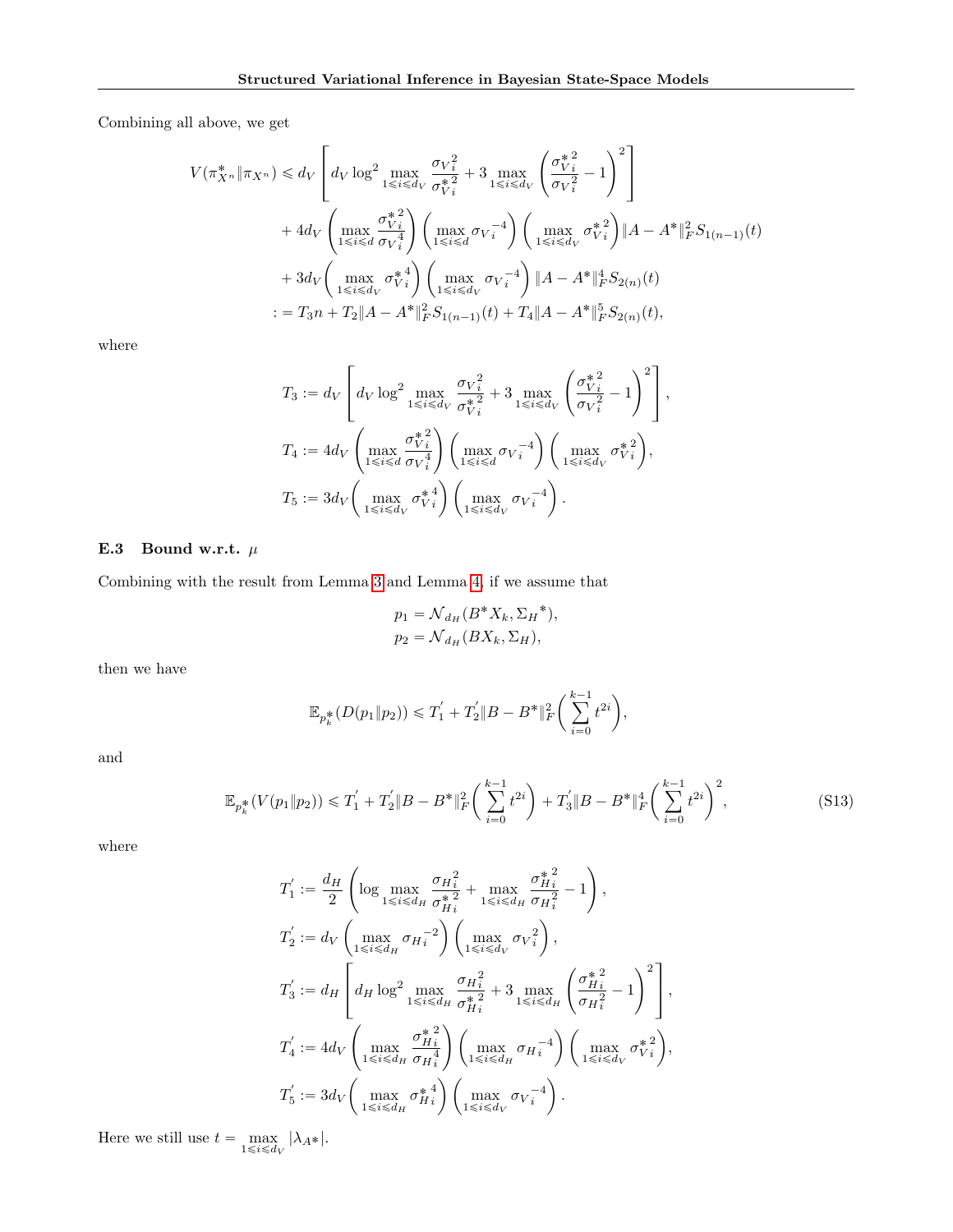### E.4 Proof of Corollary 2:

Proof: Without loss of generality, we can define

$$
\mathcal{A}(c_0, C_0) := \left\{ c_0 \leq \sigma_V^2, \sigma_H^2 \leq C_0, \quad \forall i \in [d_V], j \in [d_H] \right\}
$$

for some  $C_0 > c_0 > 0$ . Combining all the bounds, we pick

$$
f_{\lambda}(n) = \begin{cases} n & t < 1 \\ n^3 & t = 1, \end{cases}
$$

and

$$
f_{\mu}(n) = \begin{cases} n & t < 1 \\ n^2 & t = 1. \end{cases}
$$

For some  $C_1, C_2 > 0$ , we have [\(S14\)](#page-18-0) holds on  $\mathcal{A}(c_0, C_0)$  and find out  $d_{\lambda} = d_V^2, d_{\mu} = d_V d_H$ . Using the result from Lemma [5,](#page-19-0) we can show there exists  $\beta, C, D \geq 0$ , such that with  $\mathbb{P}_{\theta^*}^{(n)}$  probability at least  $1 - D^{-2} (\log n)^{-\beta}$ , it holds that

$$
\int D_{\alpha}^{(n)}(\theta,\theta^*)\,\widehat{q}_{\theta,\alpha}(d\theta) \leq CD\bigg(\frac{(\log n)^{\beta}}{n} \vee \frac{(d_V^2 \vee d_V d_H)\log n}{n}\bigg).
$$

Then the Corollary 2 gets proved.

## F Proof of Corollary 3

Proof: The assumptions given in the corollary 3 is as follow,

$$
\max \left\{ D \left( \pi_{X^n}^* \|\pi_{X^n} \right), V \left( \pi_{X^n}^* \|\pi_{X^n} \right) \right\} \leq C_1 f_\lambda(n) \|\lambda - \lambda^* \|^2,
$$
\n
$$
\max \max_{1 \leq k \leq n} \left\{ \mathbb{E}_{X^n | \theta^*} D_k(\mu^*, \mu), \mathbb{E}_{X^n | \theta^*} V_k(\mu^*, \mu) \right\} \leq C_2 f_\mu(n) \|\mu - \mu^* \|^2,
$$
\n
$$
(S14)
$$

where  $C_1, C_2 > 0$ , and  $f_{\lambda}(n)$  and  $f_{\mu}(n)$  are two non-decreasing functions w.r.t. n. When these conditions are satisfied, we have the two neigbhourhoods constructed as

$$
\mathcal{B}_{n}(\pi_{X^{n}}^{*}, \varepsilon_{\lambda}) = \left\{ D(\pi_{X^{n}}^{*} \| \pi_{X^{n}}) \leq f_{\lambda}(n) \varepsilon_{\lambda}^{2}, V(\pi_{X^{n}}^{*} \| \pi_{X^{n}}) \leq f_{\lambda}(n) \varepsilon_{\lambda}^{2} \right\},
$$
  

$$
\mathcal{B}_{n}(\mu^{*}, \varepsilon_{\mu}) = \left\{ \max_{1 \leq i \leq n} \mathbb{E}_{X^{n} | \theta^{*}} D_{i}(\mu^{*}, \mu) \leq f_{\mu}(n) \varepsilon_{\mu}^{2}, \max_{1 \leq i \leq n} \mathbb{E}_{X^{n} | \theta^{*}} V_{i}(\mu^{*}, \mu) \leq f_{\mu}(n) \varepsilon_{\mu}^{2} \right\},
$$

The constants  $C_1, C_2$  are included into the blow-up factors  $f_{\lambda}, f_{\mu}$ . Then we pick

<span id="page-18-1"></span><span id="page-18-0"></span>
$$
\frac{f_{\lambda}(n)\,\varepsilon_{n\lambda}^2}{n} = f_{\mu}(n)\,\varepsilon_{n\mu}^2 = \frac{(\log n)^{\beta}}{n} \tag{S15}
$$

for some  $\beta > 0$ . When [\(S14\)](#page-18-0) are satisfied, the following inclusion relation holds constantly with any n,

$$
\left\{\bigcap_{i=1}^{d_{\lambda}}\left\{\|\lambda_{i}-\lambda_{i}^{*}\|^{2} \leqslant \frac{\varepsilon_{n\lambda}^{2}}{d_{\lambda}}\right\}\right\} \subseteq \left\{\|\lambda-\lambda^{*}\|^{2} \leqslant \varepsilon_{n\lambda}^{2}\right\} \subseteq \mathcal{B}_{n} \left(\pi_{X^{n}}^{*}, \varepsilon_{n\lambda}\right),
$$

$$
\left\{\bigcap_{i=1}^{d_{\mu}}\left\{\|\mu_{i}-\mu_{i}^{*}\|^{2} \leqslant \frac{\varepsilon_{n\mu}^{2}}{d_{\mu}}\right\}\right\} \subseteq \left\{\|\mu-\mu^{*}\|^{2} \leqslant \varepsilon_{n\mu}^{2}\right\} \subseteq \mathcal{B}_{n} \left(\mu^{*}, \varepsilon_{n\mu}\right).
$$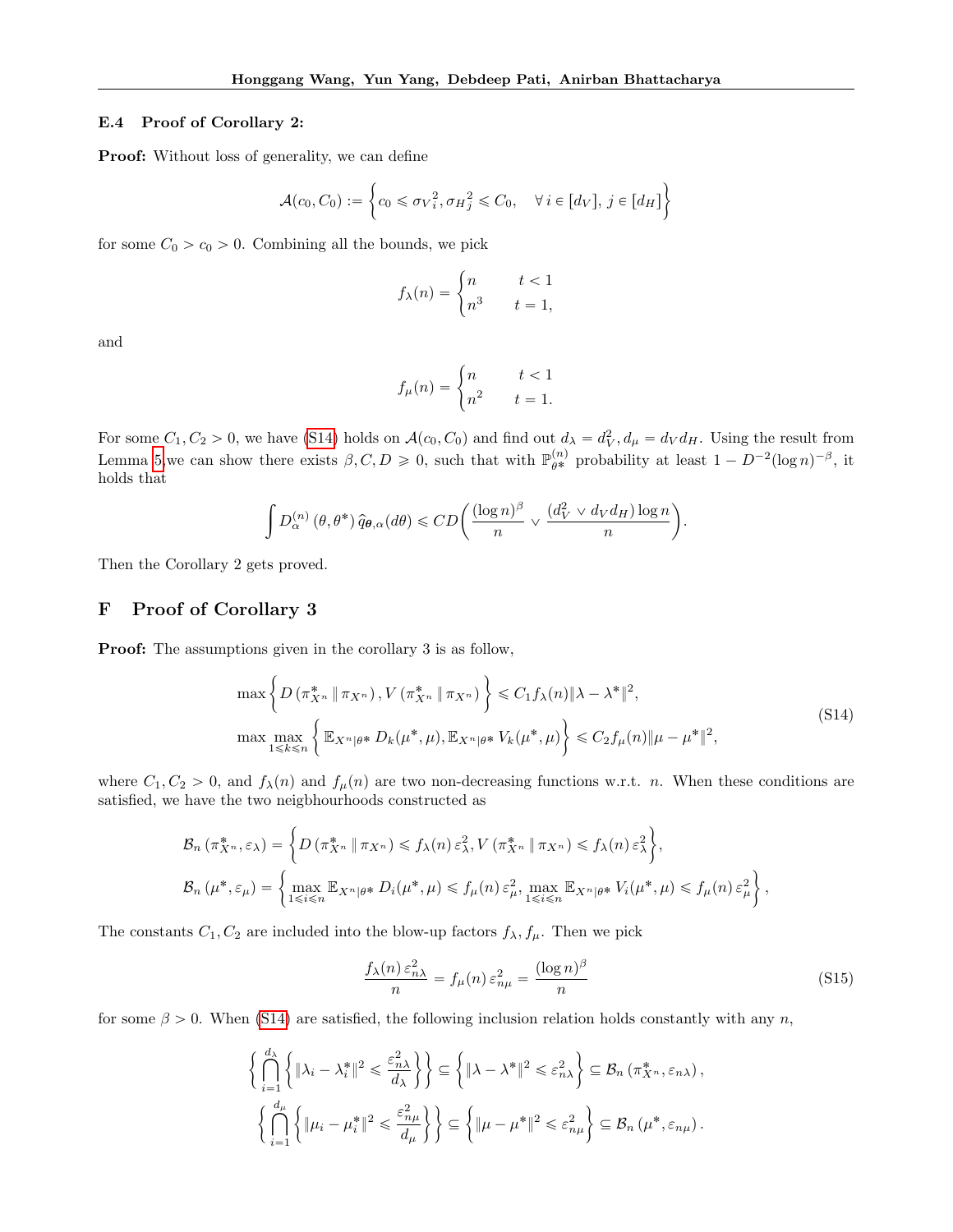Becasue of the neighborhoods construction and the condition that  $P_\lambda$  and  $P_\mu$  are reimann integrable over the euclidean parameter space, we have the probability inequality as

$$
P_{\lambda}\left(\mathcal{B}_{n}\left(\pi_{X^{n}}^{*}, \varepsilon_{n\lambda}\right)\right) \geqslant P_{\lambda}\left(\max_{1\leqslant i\leqslant d_{\lambda}}\|\lambda_{i}-\lambda_{i}^{*}\|^{2} \leqslant \frac{\varepsilon_{n\lambda}^{2}}{d_{\lambda}}\right)^{d_{\lambda}} \geqslant C'\left(\frac{(\log n)^{\beta}}{d_{\lambda}f_{\lambda}(n)}\right)^{\frac{d_{\lambda}}{2}},\tag{S16}
$$

$$
P_{\mu}\left(\mathcal{B}_{n}\left(\mu^{*},\varepsilon_{\mu}\right)\right) \ge P_{\mu}\left(\max_{1\leq i\leq d_{\mu}}\|\mu_{i}-\mu_{i}^{*}\|^{2}\leqslant \frac{\varepsilon_{n\mu}^{2}}{d_{\mu}}\right)^{d_{\mu}} \geqslant C'\left(\frac{(\log n)^{\beta}}{d_{\mu}f_{\mu}(n)}\right)^{\frac{d_{\mu}}{2}},\tag{S17}
$$

<span id="page-19-3"></span><span id="page-19-2"></span><span id="page-19-1"></span>,

where  $C' > 0$  is a constant.

Then we analysing the upper bound in Theorem 1. It is composed as two part

$$
\frac{D\alpha \varepsilon_{\lambda n}^2 f_\lambda(n)}{(1-\alpha)n} + \left\{-\frac{1}{n(1-\alpha)}\log P_\lambda \left[B_n\left(\pi_{X^n}^*, \varepsilon_{\lambda n}\right)\right]\right\}
$$

and

$$
\frac{D\alpha \varepsilon_{\mu n}^2 f_\mu(n)}{1-\alpha} + \left\{-\frac{1}{n(1-\alpha)}\log P_\mu\left[B_n\left(\mu^*, \varepsilon_{\mu n}\right)\right]\right\}.
$$

Plugging all the picked  $f_{\lambda}, f_{\mu}, \varepsilon_{n\lambda}^2, \varepsilon_{n\mu}^2$  and [\(S16\)](#page-19-1), [\(S17\)](#page-19-2) back into the Theorem 1, we can get the following bound. Since  $(f_{\lambda}(n) \varepsilon_{\lambda}^2 + f_{\mu}(n) n \varepsilon_{\mu}^2) = 2(\log n)^{\beta}$  and [\(S15\)](#page-18-1), with appropriately picking the constant C, we have the bound with  $\mathbb{P}_{\theta^*}^{(n)}$  probability at least  $1 - D^{-2}(\log n)^{-\beta}$  that

$$
\int D_{\alpha}^{(n)}(\theta,\theta^*)\,\hat{q}_{\theta,\alpha}(d\theta) \leq CD\left(\frac{(\log n)^{\beta}}{n} \vee \frac{d_{\lambda}\log f_{\lambda}(n)}{n} \vee \frac{d_{\mu}\log(n f_{\mu}(n))}{n}\right). \tag{S18}
$$

The proof for corollary 3 is then completed.

### F.1 Extension of Corollary 3:

<span id="page-19-0"></span>**Lemma 5.** S3 When the condition [\(S14\)](#page-18-0) holds on a set A and the multivariate prior densities  $p_{\lambda}$  and  $p_{\mu}$  are Riemann integrable, there exist  $\beta, D, C > 0$  s.t. [\(S18\)](#page-19-3) holds.

Proof: According to the condition, we have

<span id="page-19-4"></span>
$$
\mathcal{B}_{n}(\pi_{X^{n}}^{*}, \varepsilon_{\lambda}) \cap \mathcal{A} \subseteq \mathcal{B}_{n}(\pi_{X^{n}}^{*}, \varepsilon_{\lambda})
$$
  

$$
\mathcal{B}_{n}(\mu^{*}, \varepsilon_{\mu}) \cap \mathcal{A} \subseteq \mathcal{B}_{n}(\mu^{*}, \varepsilon_{\mu}).
$$

Based on this, we similarly have

$$
P_{\lambda}\left(\mathcal{B}_{n}\left(\pi_{X^{n}}^{*},\varepsilon_{n\lambda}\right)\right) \geq P_{\lambda}\left(\mathcal{B}_{n}\left(\pi_{X^{n}}^{*},\varepsilon_{n\lambda}\cap\mathcal{A}\right)\right)P_{\lambda}\left(\max_{1\leq i\leq d_{\lambda}}\|\lambda_{i}-\lambda_{i}^{*}\|^{2}\right) \leq \frac{\varepsilon_{n\lambda}^{2}}{d_{\lambda}}\right)^{d_{\lambda}} \geq C'\left(\frac{(\log n)^{\beta}}{d_{\lambda}f_{\lambda}(n)}\right)^{\frac{d_{\lambda}}{2}},
$$
\n
$$
P_{\mu}\left(\mathcal{B}_{n}\left(\mu^{*},\varepsilon_{\mu}\right)\right) \geq P_{\mu}\left(\mathcal{B}_{n}\left(\mu^{*},\varepsilon_{\mu}\cap\mathcal{A}\right)\right) \geq P_{\mu}\left(\max_{1\leq i\leq d_{\mu}}\|\mu_{i}-\mu_{i}^{*}\|^{2}\right) \leq \frac{\varepsilon_{n\mu}^{2}}{d_{\mu}}\right)^{d_{\mu}} \geq C'\left(\frac{(\log n)^{\beta}}{d_{\mu}f_{\mu}(n)}\right)^{\frac{d_{\mu}}{2}},
$$
\n
$$
(S19)
$$

for some  $C' > 0$ . Then from [\(S19\)](#page-19-4), we have [\(S18\)](#page-19-3) hold.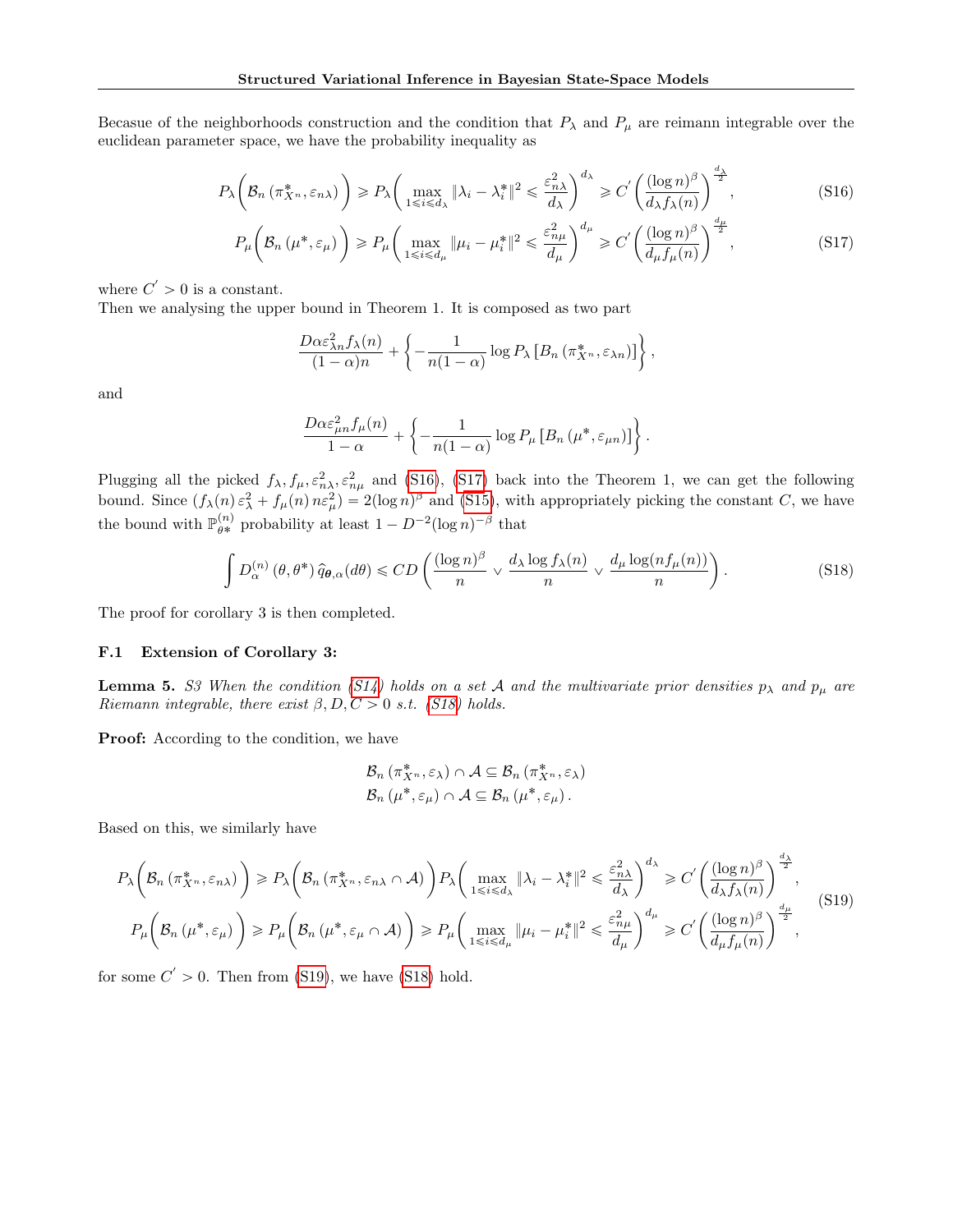# G Simulation study

In this section, we conduct a small-scale simulation study to study the behavior of the Bayes risk for different values of  $a$  in a scalar LGSSM. The top panel of Figure 1 plots the Bayes risk versus the number of CAVI iterates for different values of the fractional parameter  $\alpha$ . For each choice of  $\alpha$ , we consider four different values of the true transmission parameter  $a \in \{0.8, 0.9, 0.95, 0.97\}$ . It is evident that the convergence is slower for larger a. We also provide the RMSE in the bottom panel.



Figure 1: Plot of Bayes risk versus number of CAVI iterates.

In Figure 2, we repeat the same analysis for values of the true transmission parameter close to (and possibly exceeding) 1. The convergence slows down substantially, which is expected given the increased difficulty of the estimation problem as explained in Lemma 1.